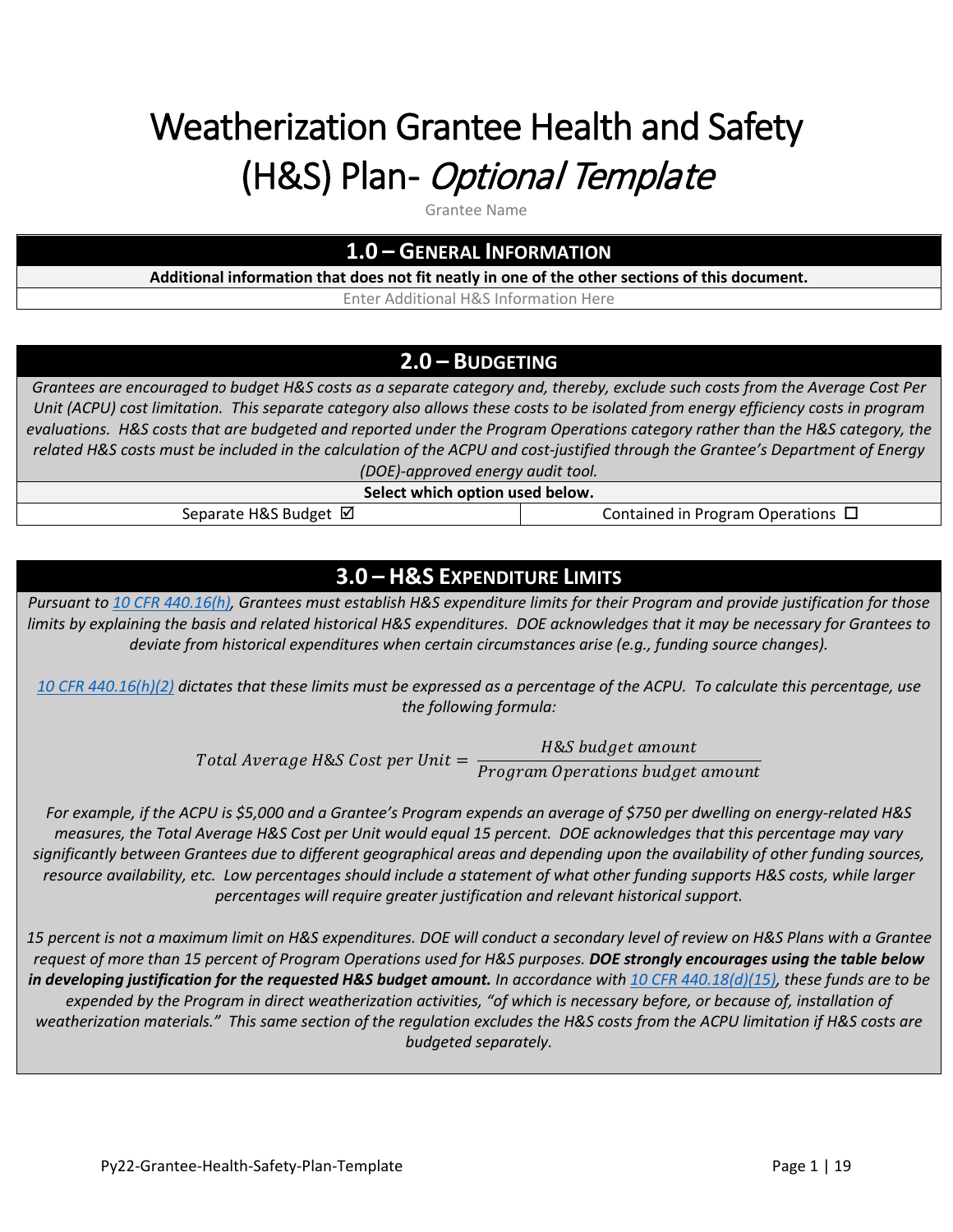*DOE recommends reviewing recent budget requests and compare those to actual H&S expenditures to see if previous budget estimates have been accurate. The resulting Total Average H&S Cost per Unit multiplied by the Grantee's production estimate in the Annual File should correlate to the H&S budget amount listed in the Grantee's annual plan.*

#### **H&S expenditure limits and justification explaining the basis for setting the limits.**

The subgrantees must get state approval to spend more than the average H&S cost per unit from the attached spreadsheet. Approval is based on whether the subgrantee is not over their approved H&S allocation.

**Utilizing the spreadsheet embedded below, provide a full list of H&S measures using historical data from your program, including average cost, and frequency rate. If installing more than a single instance of one measure in a unit (e.g. multiple CO alarms), Grantees may aggregate costs so that frequency does not exceed 100%, or enter a justification into the measure column, which explains why that measure has a frequency rate of over 100%. The spreadsheet will auto calculate your expected Total Average H&S Cost per Unit.** 

**Instructions: Double-click icon directly below to open, view and edit Measure Matrix Spreadsheet. Complete the spreadsheet by entering the required information. To save, close the spreadsheet and it will save to this document.**



Measure Matrix Final.xlsx

## **4.0 – INCIDENTAL REPAIR MEASURES**

*Any measures that could potentially be identified as H&S, but the Grantee chooses to instead identify and treat those measures as incidental repair measures (IRMs), must be implemented consistently throughout the Grantee's weatherization program. The measure must fit the regulatory definition of an IRM and be cost justified along with the associated energy conservation measure and/or package of measures. [10 CFR 440.3](https://www.ecfr.gov/cgi-bin/text-idx?SID=f022d7020e1bf0a19a73d6edb7c32f62&mc=true&node=pt10.3.440&rgn=div5#se10.3.440_13) defines Incidental Repairs as, "those repairs necessary for the effective performance or preservation of weatherization materials.*"

**H&S measures identified and treated as IRMs within your Program.** 

No incidental repair measures will be assigned as H&S measures.

# **5.0 – OCCUPANT PRE-EXISTING OR POTENTIAL HEALTH CONDITIONS AND HAZARD IDENTIFICATION AND NOTIFICATION FORM(S)**

*Grantees must develop a written policy that includes, at a minimum, the following documentation relating to H&S Plan implementation and maintain signed copies in each client file. Each notification must include the occupant(s) (and landlord if applicable) name and address, be signed and dated by the occupant (and landlord if applicable) indicating that they understand and have been informed of their rights and options and signed by the Subgrantee personnel collecting the information. Required topics are:*

- *Occupant Pre-existing or Potential Health Condition Screening* 
	- *Provides documentation that allows occupant(s) to self-report known or suspected health concerns as part of initial application for weatherization, during the energy audit, or other part of the weatherization process as specified. Must minimally contain the following:*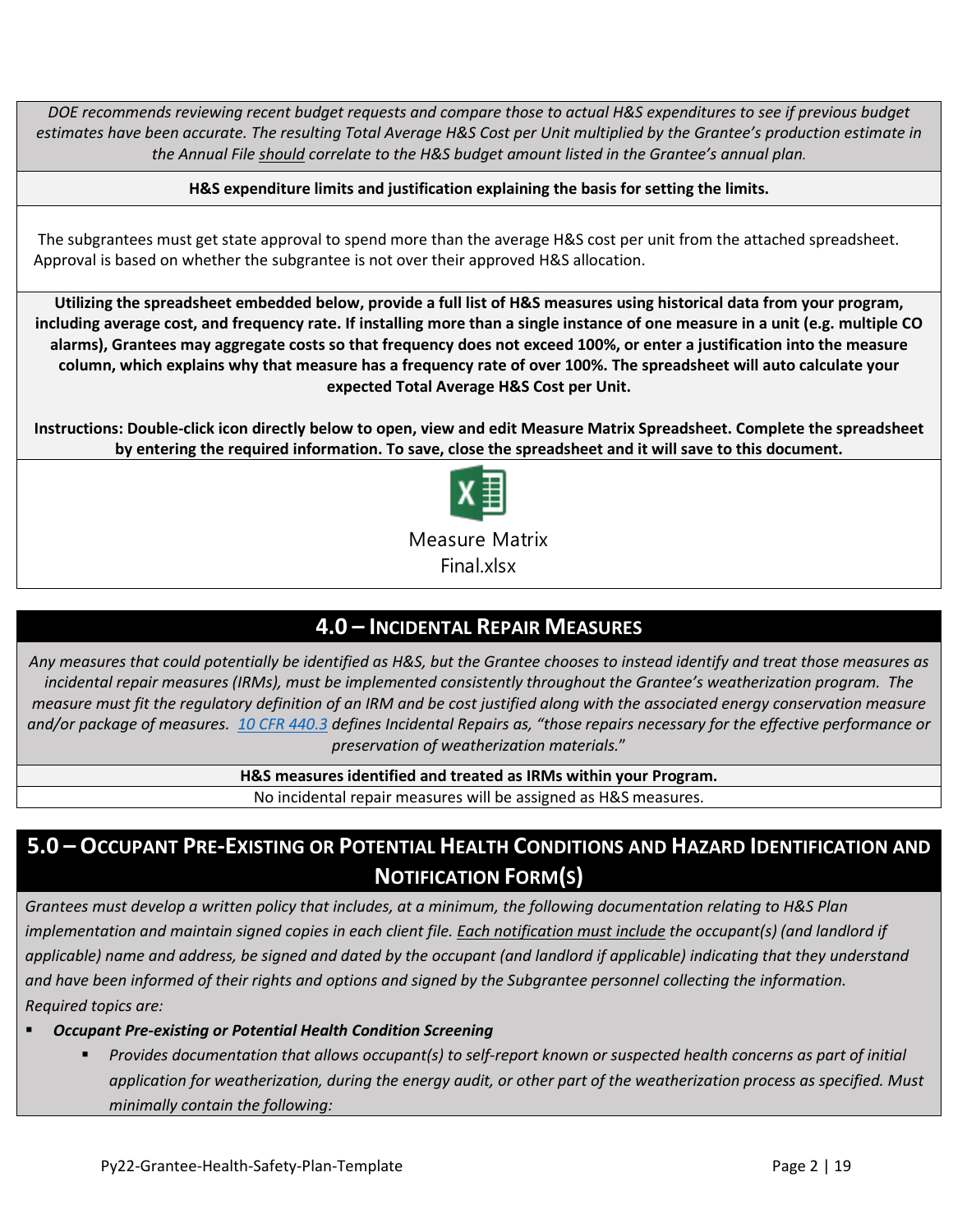| <b>H&amp;S Measure Matrix</b>                                          |          |                                                                             |                |  |
|------------------------------------------------------------------------|----------|-----------------------------------------------------------------------------|----------------|--|
| <b>Double Click To Open For Editing</b>                                |          |                                                                             |                |  |
|                                                                        |          | <b>Cells This Shade Auto-Calculate</b>                                      |                |  |
| Measure                                                                |          | Average Cost   Frequency Installed/Completed   Auto-Calculated Average Cost |                |  |
| Ventilation                                                            | \$174.00 | 65.0%                                                                       | \$113.10       |  |
| Plumbing                                                               | \$239.00 | 6.0%                                                                        | \$14.34        |  |
| Furnace or WH Repair                                                   | \$26.00  | 1.0%                                                                        | \$0.26         |  |
| Co meters                                                              | \$185.00 | 87.0%                                                                       | \$160.95       |  |
| Dryer vents                                                            | \$62.00  | 29.0%                                                                       | \$17.98        |  |
| Grills                                                                 | \$20.00  | 2.0%                                                                        | \$0.40         |  |
| Poly                                                                   | \$58.00  | 24.0%                                                                       | \$13.92        |  |
| Smoke alarms                                                           | \$36.00  | 50.0%                                                                       | \$18.00        |  |
| labor                                                                  | \$385.00 | 100.0%                                                                      | \$385.00       |  |
| <b>Roof Coating</b>                                                    | \$207.00 | 1.0%                                                                        | \$2.07         |  |
| Sump Cover                                                             | \$16.00  | 5.0%                                                                        | \$0.80         |  |
| Other                                                                  | \$63.00  | 15.0%                                                                       | \$9.45         |  |
|                                                                        | \$0.00   | 0.0%                                                                        | \$0.00         |  |
|                                                                        | \$0.00   | 0.0%                                                                        | \$0.00         |  |
|                                                                        | \$0.00   | 0.0%                                                                        | \$0.00         |  |
|                                                                        | \$0.00   | 0.0%                                                                        | \$0.00         |  |
|                                                                        | \$0.00   | 0.0%                                                                        | \$0.00         |  |
|                                                                        | \$0.00   | 0.0%                                                                        | \$0.00         |  |
|                                                                        | \$0.00   | 0.0%                                                                        | \$0.00         |  |
|                                                                        | \$0.00   | 0.0%                                                                        | \$0.00         |  |
|                                                                        | \$0.00   | 0.0%                                                                        | \$0.00         |  |
| Total Average H&S Cost Per Unit                                        |          |                                                                             | \$736.27       |  |
| Enter Estimated Production (Annual File: IV.2 WAP Production Schedule) |          |                                                                             | 231            |  |
| Enter Estimated Program Operations Budget (Annual File - Budget)       |          |                                                                             | \$1,841,256.00 |  |
| H&S Budget (Total Average H&S Cost Per Units * Estimated Production)   |          |                                                                             | \$170,078.37   |  |
| Suggested H&S Budget Request                                           |          |                                                                             | 9.237%         |  |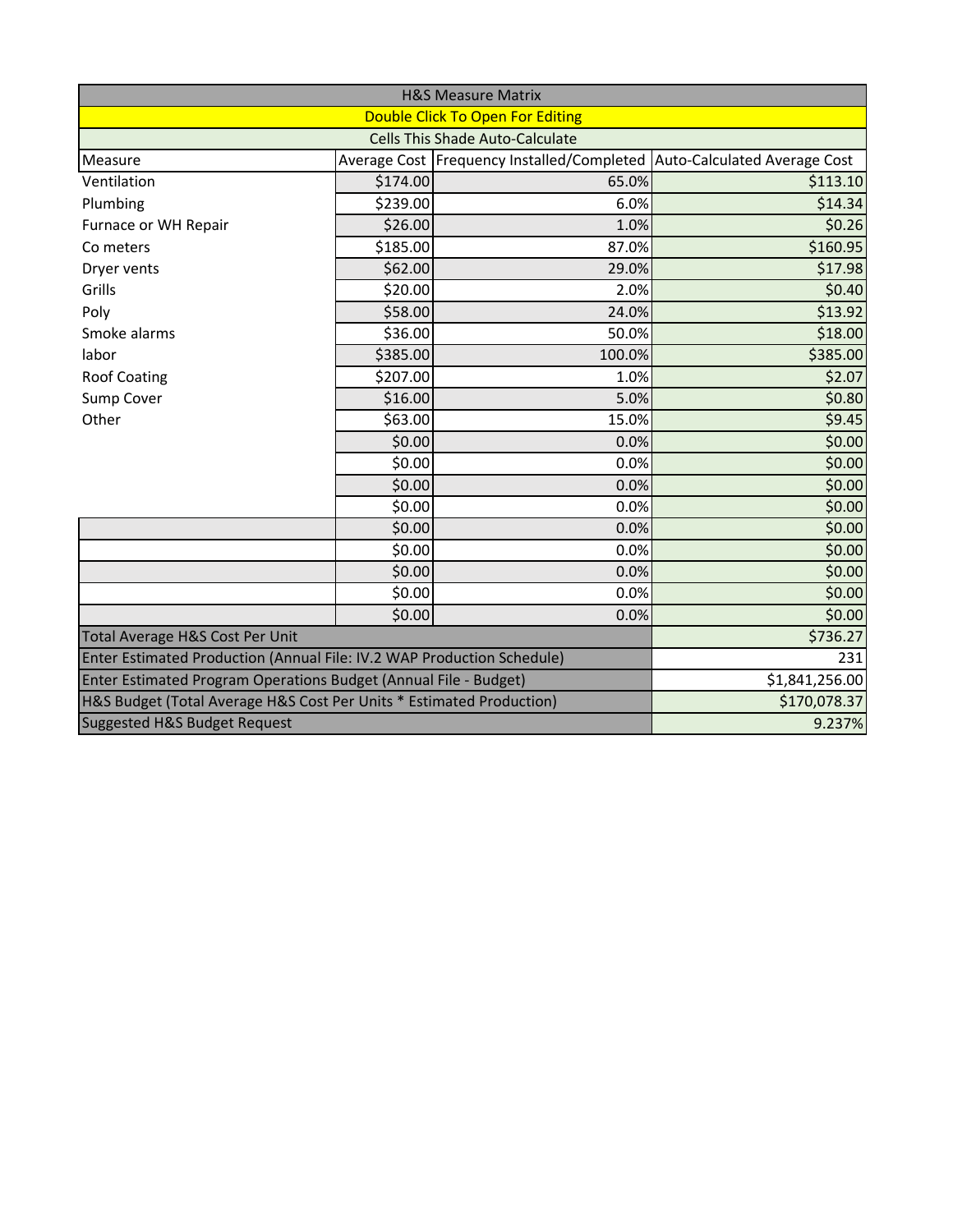- *Any known risks associated with the measures and materials being installed*
- *Subgrantee point of contact information for occupant(s)*
- *Date of screening*

### *Hazard Identification Notification*

- *Provides documentation that the occupant and landlord (if applicable), have been informed of any potential hazards identified during the energy audit or intake process. Must minimally contain the following:*
	- *Date(s) of the energy audit/assessment and when the occupant(s) (and landlord, if applicable) was informed of a potential H&S issue*
	- *A clear description of the problem, including any testing results*
	- *A statement indicating if, or when weatherization could continue*

#### *Radon Informed Consent Form*

- *Provides documentation that the occupant(s) (and landlord if applicable) have been informed of any potential hazards associated with radon in weatherized dwellings. The form must minimally contain the following:*
	- *An explanation on the potential small risk of increasing radon levels when building tightness is improved. This is based on the results of the [Buildings Assessment of Radon Reduction Interventions with Energy retrofits](https://weatherization.ornl.gov/wp-content/uploads/2021/01/ORNL-_TM-2020_1769.pdf)  [Expansion Study \(The BEX Study\)](https://weatherization.ornl.gov/wp-content/uploads/2021/01/ORNL-_TM-2020_1769.pdf)*
	- *A list of precautionary measures WAP will install based o[n EPA Healthy Indoor Environment Protocols.](https://www.epa.gov/sites/production/files/2014-12/documents/epa_retrofit_protocols.pdf)*
	- *Some of the benefits of Weatherization including energy savings, energy cost savings, improved home comfort, and increased safety.*

**Procedure for soliciting occupants' health and safety concerns related to components of their homes** 

Clients are asked at the time of the interview during the initial audit. Documented on the Health and Safety Inspection and Release form.

**Procedure for determining whether occupants suffer from health conditions which may be negatively impacted by the act of weatherizing their dwelling**

Clients are asked at the time of the interview during the initial audit. Documented on the Health and Safety Inspection and Release form.

**Procedure for addressing potential health concerns including pre-existing health conditions when they are identified** After discussing with client, they may be asked to occupy a part of the house away from the work that is being done or they may

| be asked to vacate the house while the work is being done. In a serious enough case, the job may be deferred |  |  |
|--------------------------------------------------------------------------------------------------------------|--|--|
| Location where forms have been uploaded/submitted                                                            |  |  |
| Separate attachment to H&S Plan $\boxtimes$<br>Separate attachment to SF424 $\boxtimes$                      |  |  |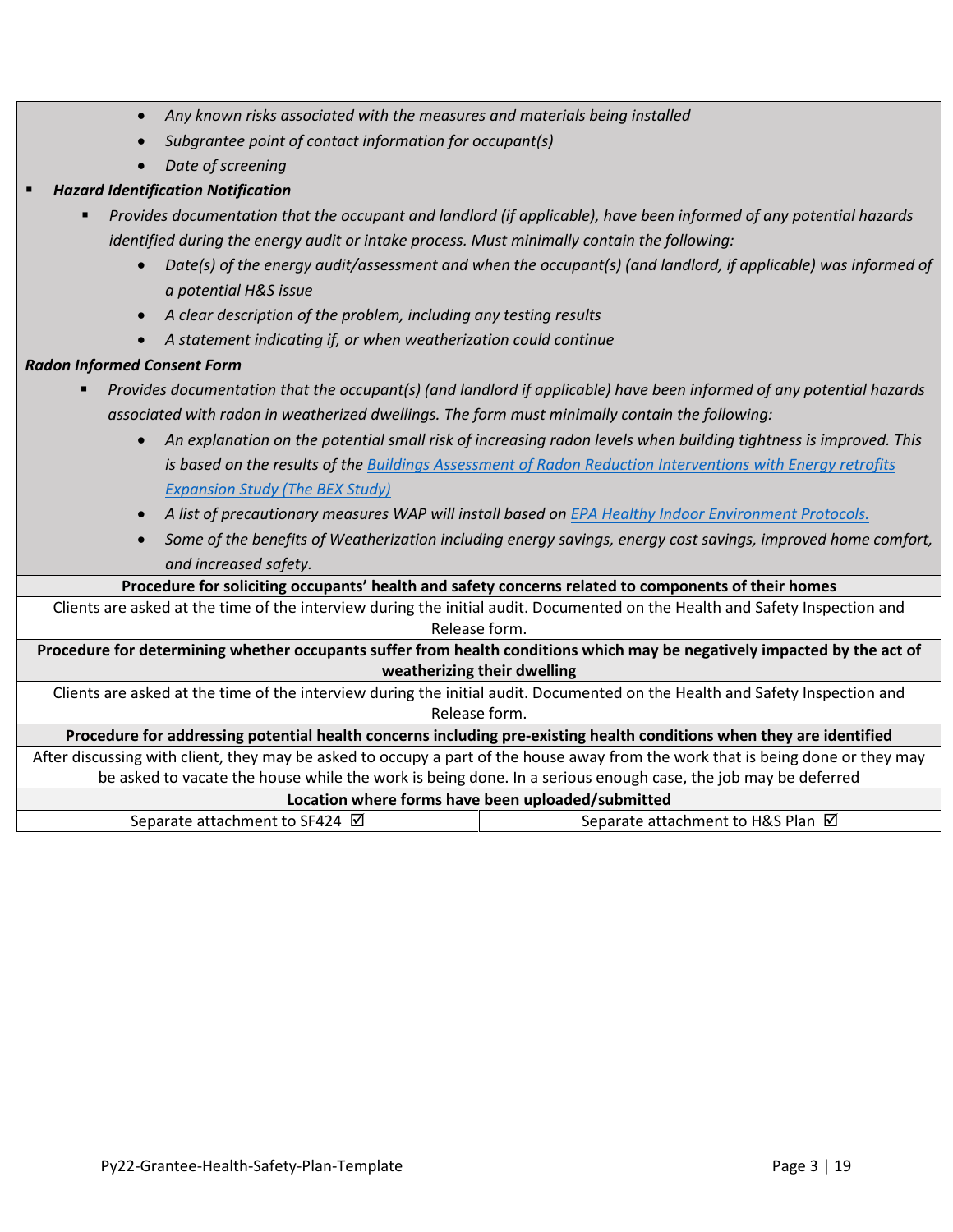## **6.0 – HEALTH AND SAFETY CATEGORIES**

*For each of the following H&S categories identified by DOE in the following tables, follow the directions below.*

- Any section that is "Required" below must be explicitly detailed in the H&S Plan regardless of funding source used. If the Grantee checks the box for "Concurrence with DOE Guidance" the contents of the box may be left as it exists or reference the section/location within Grantee Policy and Procedure manual that contains language or insert Grantee specific language. If the "Alternative Guidance" box is checked, the Grantee must provide that alternative guidance in the box.
	- If a Grantee is proposing an alternative action/allowability for a "Required" item, the alternative requires comprehensive explanation of how it meets the intent of the DOE program notice.
	- If a "Required" item/category will not be addressed with any funding source and will always result in deferral, the H&S Plan must state that.
- Any section that is "Allowable" below must be detailed only if DOE WAP funds are used to implement the measures. If the Grantee uses DOE funds for any "Allowable" activities from the Table of Issues then they must be described here in detail, including defining "minor", "major", "limited", "case-by-case", and "at-risk" if the term is applied. If you only check the box "Allowed with Alternative Funds" then no additional information is required.
- Any section that is "Prohibited" below may not be addressed with DOE WAP H&S funds and does not need to be specifically addressed in the H&S Plan. The Grantee simply needs to check the "Concur with DOE guidance" box and indicate if the condition will result in deferral/referral.
- The Grantee H&S Plan may address additional H&S hazards specific to their program that are not included in the Table of Issues. If a Grantee chooses to include additional measures as DOE WAP funded H&S costs, the H&S Plan must include details pertaining to the measures allowed, testing required, and client education for these specific hazards.
- All required "Testing/Inspection" related items must be documented in the client file to verify completion and results.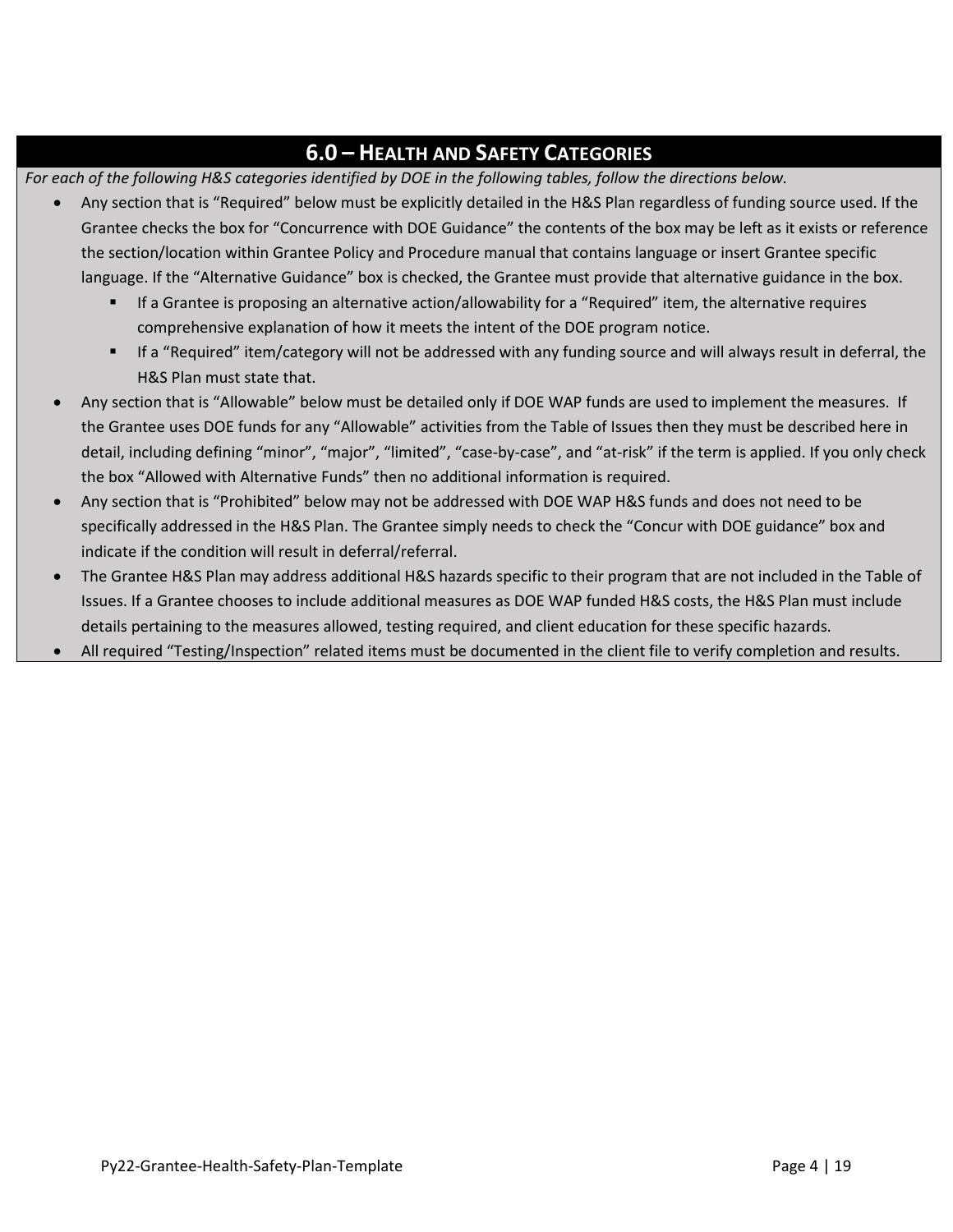# **6.1 – Air-Conditioning, Heating Systems, and Combustion Appliances**

| <b>Required Actions</b> |  |
|-------------------------|--|
|-------------------------|--|

| Concur with DOE Guidance $\Box$ | Alternative Guidance | Results in Deferral/Referral $\Box$ |
|---------------------------------|----------------------|-------------------------------------|
| DOE WAP H&S Funds $\boxtimes$   |                      | <b>Alternative Funds</b><br>₩       |

- Replace, repair, or install primary heating systems when existing primary heating systems are unsafe, inoperable, or nonexistent. No home may be left without a safe primary heating system after weatherization where climate conditions require heating (i.e., all climate zones except zone 1 as defined by ASHRAE). If unable to meet this requirement, deferral is required.
- No DOE-funded weatherization work is permitted if the completed dwelling unit will be heated with an unvented combustion space heater as the primary heat source. The primary heat source must be replaced with a vented unit prior to or by weatherization. The replacement unit must be sized to heat the entire dwelling unit.
- Unsafe secondary units, including space heaters, must be repaired, or removed and disposed of, or deferral is required. Secondary unvented space heaters are considered unsafe if they:
	- o are not listed and labeled as meeting ANSI Z21.11.2;
	- o have an input rating of more than 40,000 BTU/hour;
	- $\circ$  are in a bedroom and have an input rating of more than 10,000 BTU/hour;
	- $\circ$  are in a bathroom and have an input rating of more than 6,000 BTU/hour;
	- $\circ$  are operating in an unsafe manner (e.g., high carbon monoxide (CO) readings, too close to combustible materials, lack sufficient combustion air volume);
	- o or are not permitted by the Authority Having Jurisdiction (AHJ).
- DOE WAP Grantees must comply with the Manufactured Home Construction and Safety Standards which mandates that:
	- o All fuel-burning appliances in manufactured homes except: ranges, ovens, illuminating appliances, clothes dryers, solid fuel-burning fireplaces and solid fuel-burning stoves, must be installed to provide for the complete separation of the combustion system from the interior atmosphere of the manufactured home (i.e., to draw their combustion air from outside), and be vented to outside the dwelling.
	- $\circ$  All appliances installed by or left in place after weatherization in manufactured homes must meet these standards, including secondary heating sources. If an occupant will not allow the removal of an unsafe combustion appliance from the home, deferral is required.
	- $\circ$  Repair or replace combustion gas venting to ensure proper combustion gas venting to outside the dwelling for all combustion appliances, including but not limited to gas dryers and refrigerators, furnaces, vented space heaters, and water heaters.
- If weatherization installs an appliance that is vented into a masonry chimney, the chimney must be lined in compliance with the International Fuel Gas Code (IFGC) or local AHJ if more stringent.
- Install adequate combustion air for all combustion appliances left after weatherization.
- If permits are required for heating/cooling system work, they must be secured and are a program operation cost if the installation is an ECM or may be included in the H&S cost if installed as a H&S measure.
- If unsafe conditions relating to existing combustion appliances require remediation to safely perform weatherization and cannot be remedied by repair or tuning, replacement is an allowable H&S measure unless prevented by other guidance herein.
- Documentation justifying the replacement with a cost comparison between replacement and repair must be maintained in the client file.

| <b>Allowable Actions</b>               |  |                                          |  |
|----------------------------------------|--|------------------------------------------|--|
| Allowed with<br>. DOE WAP H&S<br>Funds |  | Allowed with<br>Alternative<br>. Funds ⊠ |  |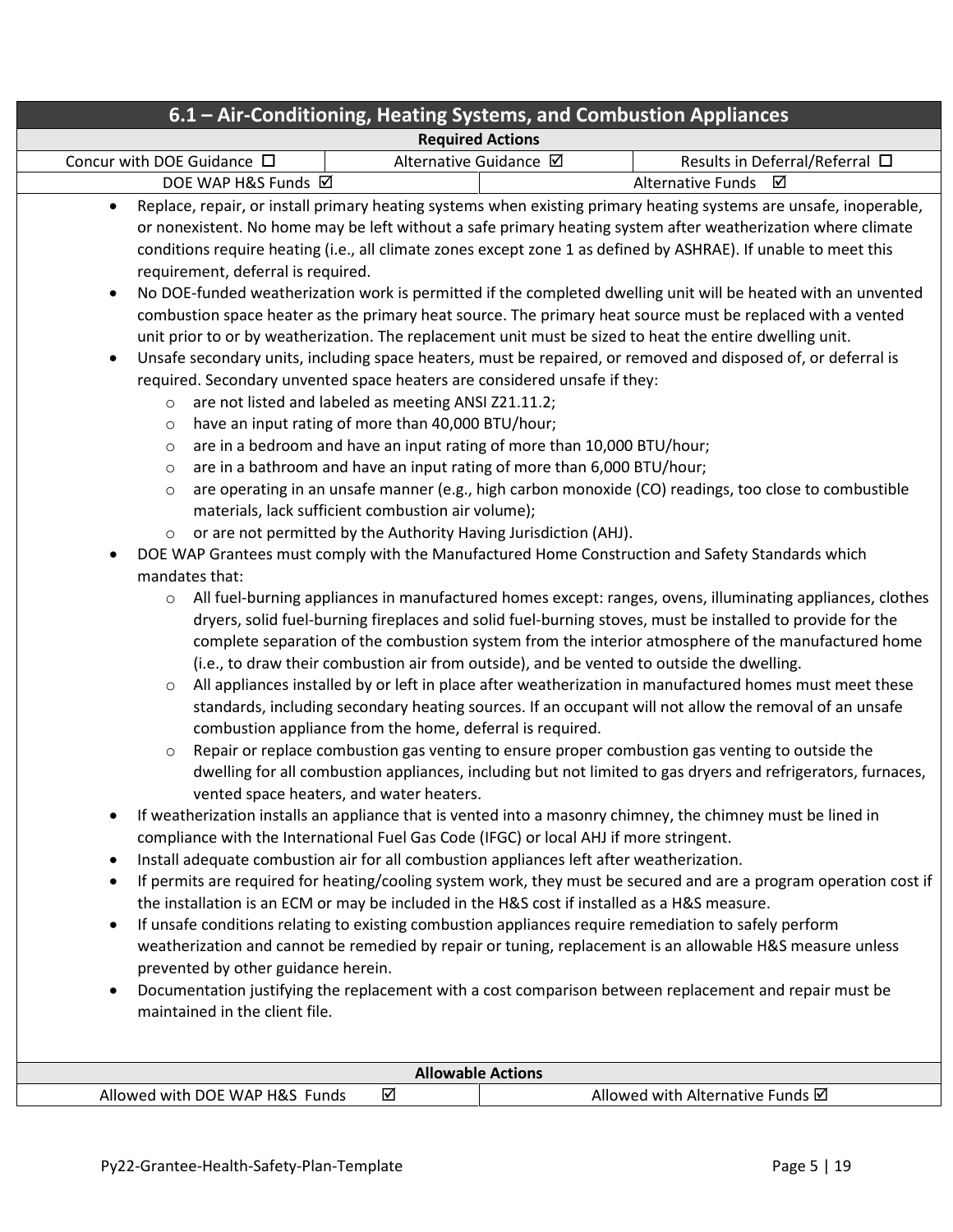When a space conditioning system does not qualify as an ECM, the following conditions must be met before the unit can be replaced or repaired with Health and Safety funds:

• "Red tagged," inoperable, or nonexistent primary heating system may be replaced, repaired, or installed consistent with this guidance.

• Use proper sizing protocols (Heatloss calculation in WxPro Software which is based on Manual J.) based on postweatherization housing characteristics, including installed mechanical ventilation, when installing or replacing a heating appliance.

• Unsafe primary units must be repaired or replaced, or deferral is required.

• See Hazardous Materials Disposal section for more information.

• There must be an identified and documented imminent H&S hazard (e.g. cracked heat exchanger) that necessitates the system replacement.

Almost all our heating system work is done with LIHEAP Emergency Furnace funds prior to weatherization. DOE funds are only used on clients that do not qualify for LIHEAP.

See attachment A for more information on heating system policies.

|  | <b>Prohibited Actions</b> |  |
|--|---------------------------|--|
|  |                           |  |

Concur with DOE Guidance  $\boxtimes$ • Replacement or installation of secondary units is not allowed with DOE funds. Air Conditioning is not allowed with DOE funds

|                                 |   | <b>Required Testing/Inspection</b> |
|---------------------------------|---|------------------------------------|
| <b>Concur with DOE Guidance</b> | ☑ | ternative Guidance ∟               |
|                                 |   |                                    |

• Verify that primary heating systems are present, operable, and performing correctly.

- Conduct combustion appliance testing and visual inspection of all combustion appliances and their related venting.
- Depressurization and spillage testing is required for all Category 1 appliances pre- and post-weatherization and before leaving the home on any day when work has been done that could affect draft (e.g., air or duct sealing, adding exhaust ventilation).
- CO testing is required for all combustion appliances, regardless of venting type.
- Verify proper clearances for all combustion venting types
- Visually inspect the entirety of solid fuel-fired appliance installations (e.g., wood stoves, coal stoves, pellet stoves, fireplaces) including the venting system to ensure it adheres to the applicable code or local authority having jurisdiction. Appliances must be inspected pre- and post-weatherization.
- Conduct pre- and post- weatherization worst case CAZ depressurization testing in spaces having a fireplace or woodstove. Since there is no consensus method for verifying safe operation of fireplaces and woodstoves, Grantees can propose testing policies and limits. If the Grantee does not propose a policy and fireplaces or woodstoves are left operational, the vent must meet national or local codes, or the home cannot be weatherized.
- Safety inspections related to space heaters, fireplaces, and woodstoves must include, but not be limited to, verification of adequate floor protection, and code-compliant clearances to walls and other combustible materials.

| <b>Grantee Combustion Testing Action Levels</b>                                                                                   |  |  |  |
|-----------------------------------------------------------------------------------------------------------------------------------|--|--|--|
| Action levels in the BPI 1200 standard are followed. See attached Furnace Diagnostic testing form                                 |  |  |  |
| Grantee Woodstove & Fireplace inspection/testing policy including actions/limits                                                  |  |  |  |
| Concur with DOE Guidance <b>Ø</b><br>Alternative Guidance $\Box$                                                                  |  |  |  |
| Fireplace or woodstove venting that is left operational after weatherization must meet current local or national standards or the |  |  |  |
| home must be deferred.                                                                                                            |  |  |  |
| <b>Required Occupant Education</b>                                                                                                |  |  |  |
| Concur with DOE Guidance $\boxtimes$<br>Alternative Guidance $\Box$                                                               |  |  |  |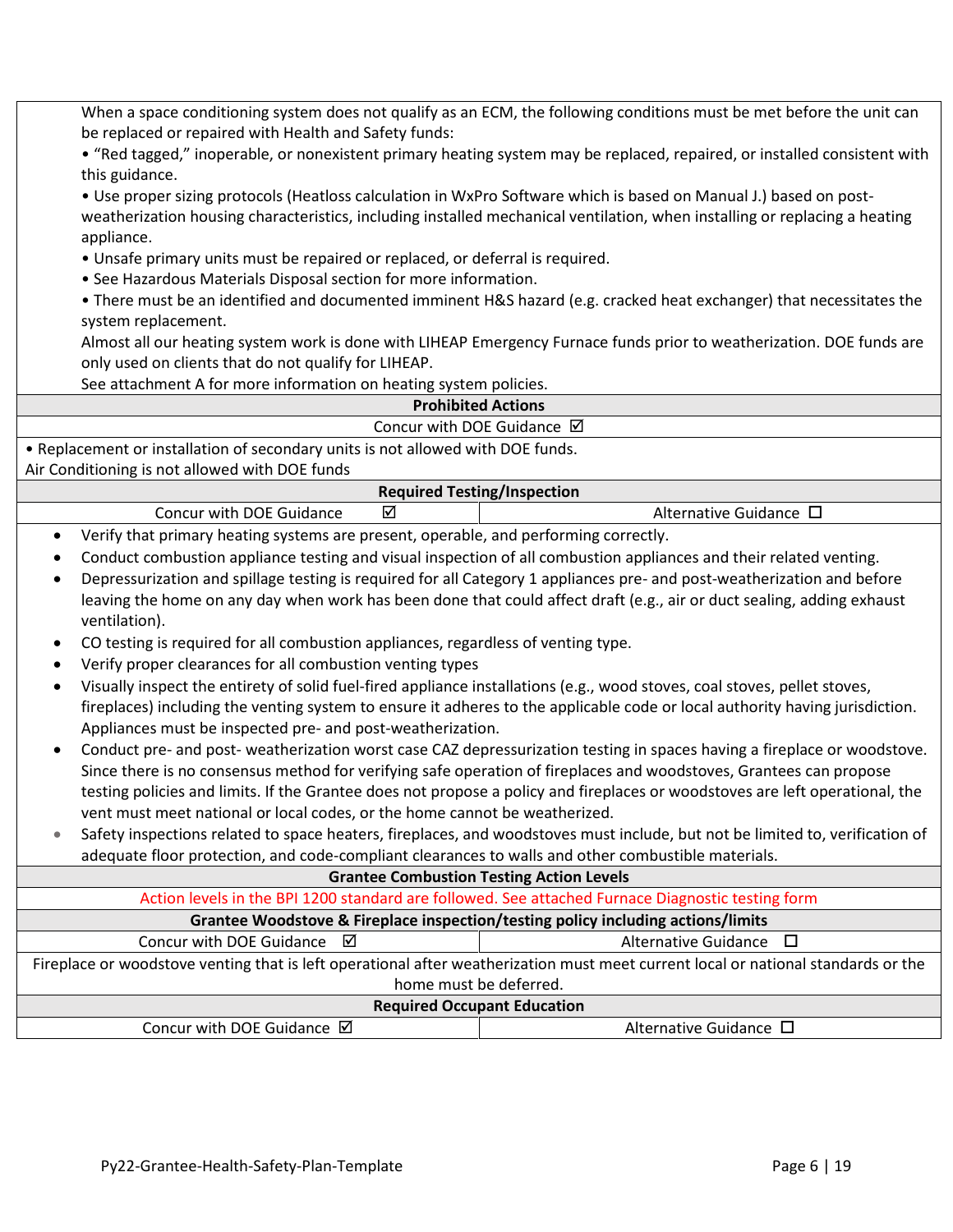A copy of our client education book is attached to the SF424.

- Appropriate use and maintenance of units.
- Provide all paperwork and manuals for any equipment installed by weatherization.

• Discuss and provide information on proper disposal of bulk fuel tanks when not removed as part of the weatherization work.

• Where combustion equipment is present, provide combustion safety and hazards information including how to recognize depressurization, dangers of CO poisoning, and fire risks associated with combustion appliance use.

•

| 6.2 - Asbestos (Confirmed and/or Presumed Asbestos Containing Material)                                                                                                                                                                     |                        |  |                                     |
|---------------------------------------------------------------------------------------------------------------------------------------------------------------------------------------------------------------------------------------------|------------------------|--|-------------------------------------|
| <b>Required Actions</b>                                                                                                                                                                                                                     |                        |  |                                     |
| Concur with DOE Guidance $\Box$                                                                                                                                                                                                             | Alternative Guidance Ø |  | Results in Deferral/Referral $\Box$ |
| DOE WAP H&S Funds □<br>Alternative Funds $\square$                                                                                                                                                                                          |                        |  |                                     |
| When suspected friable Asbestos Containing Materials (ACM) are present, including vermiculite, assume they contain<br>asbestos and take precautionary measures to prevent disturbing it during the audit and work unless testing determines |                        |  |                                     |

- otherwise. • Grantees must have written policy included in their H&S plan for:
	- o Identifying and managing suspected ACM that provides for reasonable and necessary precautions to prevent asbestos contamination in the home.
	- o Addressing blower door testing where suspected friable ACM is present (as defined by EPA), including vermiculite.

#### **Grantee ACM policy**

• Assume asbestos is present in suspect covering materials.

• When suspected friable ACM is present, take precautionary measures as if it is asbestos unless testing determines otherwise.

- Grantee may allow removal or encapsulation by an appropriately trained professional on a case-by-case basis. Grantees will look at the savings that would be lost by deferring the home compared to the cost of the removal.
- Charge only those costs directly associated with the testing, encapsulation, or removal to the H&S budget category.

• When deferral is necessary due to asbestos, occupant must provide documentation that a certified professional performed the remediation before work continues.

Asbestos or presumed asbestos will not be disturbed during weatherization work.

• Τhe existence of asbestos siding that is in good condition does not prevent installing dense-pack insulation from the exterior.

• Siding may be removed and reinstalled in order to perform the ECM, and the associated costs may be charged as part of the ECM.

- General abatement of asbestos siding or replacement with new siding is not an allowable H&S cost.
- When vermiculite is present, assume it contains asbestos unless testing determines otherwise.
- Use proper respiratory protection while in areas containing vermiculite.
- Removal is not allowed.

• When deferral is necessary due to asbestos, occupant must provide documentation that a certified professional performed the remediation before work continues

#### **Grantee Blower Door Testing Policy When Suspected ACM Exists**

• Blower door testing is allowed where friable suspected ACM is present unless the suspected ACM is in such condition that it cannot be contained and may be introduced into the living space of the home. Vermiculite in attics is not a reason to not do blower door testing. Workers should use PPE and access should be from outside when working in attics with vermiculite. Air sealing should be done before doing a blower door test. If inside access is necessary, containment must be used. If the ACM is in such a condition that blower door testing cannot be done, the home must be deferred. State Health Department Asbestos trainers have agreed with this policy.

#### **Allowable Actions**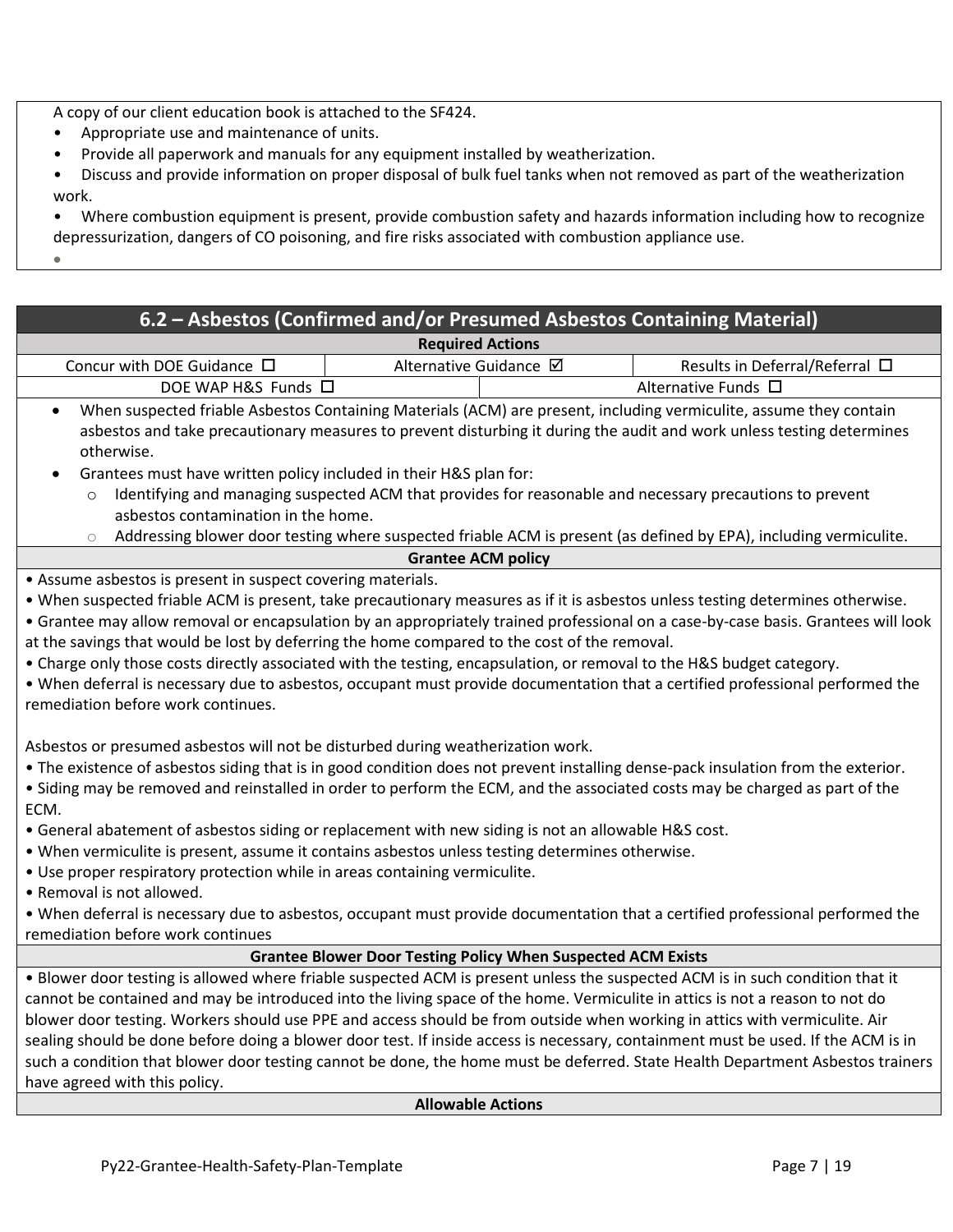| Allowed with DOE WAP H&S Funds ⊠                                                                                                  |  |                                         | Allowed with Alternative Funds $\boxtimes$ |
|-----------------------------------------------------------------------------------------------------------------------------------|--|-----------------------------------------|--------------------------------------------|
| Testing, encapsulation, or removal are allowed.                                                                                   |  |                                         |                                            |
|                                                                                                                                   |  | <b>Prohibited Actions</b>               |                                            |
|                                                                                                                                   |  | Concur with DOE Guidance $\boxtimes$    |                                            |
| Using DOE WAP H&S funds for general abatement/removal/or replacement of asbestos siding, thermal system insulation (TSI) or       |  |                                         |                                            |
|                                                                                                                                   |  | Transite, or vermiculite is prohibited. |                                            |
|                                                                                                                                   |  | <b>Required Testing/Inspection</b>      |                                            |
| Concur with DOE Guidance $\Box$                                                                                                   |  | Alternative Guidance Ø                  | Results in Deferral/Referral $\Box$        |
| DOE WAP H&S Funds Ø                                                                                                               |  |                                         | Alternative Funds Ø                        |
| Visually inspect all surfaces (i.e., walls, floors, ceilings, roofs) for suspected ACM prior to drilling or cutting.<br>$\bullet$ |  |                                         |                                            |
| Assume asbestos is present in suspect materials unless testing reveals otherwise.<br>$\bullet$                                    |  |                                         |                                            |
|                                                                                                                                   |  | <b>Allowable Testing/Inspection</b>     |                                            |
| Allowed with DOE WAP H&S Funds Ø                                                                                                  |  |                                         | Allowed with Alternative Funds Ø           |
| Testing is allowed. Asbestos Hazard Emergency Response Act of 1986 (AHERA) sample collection and testing must be                  |  |                                         |                                            |
| conducted by a certified tester.                                                                                                  |  |                                         |                                            |
| <b>Required Occupant Education</b>                                                                                                |  |                                         |                                            |
| Concur with DOE Guidance $\Box$<br>Alternative Guidance $\Box$                                                                    |  |                                         |                                            |
| Formally notify the occupant, and landlord if applicable, in writing:<br>$\bullet$                                                |  |                                         |                                            |
| of suspected ACMs that are present and what precautions will be taken to ensure the occupants' and workers' safety<br>$\circ$     |  |                                         |                                            |
| during weatherization;                                                                                                            |  |                                         |                                            |
| of results if testing was performed;<br>$\circ$                                                                                   |  |                                         |                                            |

o not to disturb suspected ACM;

o When deferral is necessary due to asbestos, occupant, or landlord if applicable, must provide documentation that a certified professional performed the remediation before work continues.

| 6.3 – Biologicals and Unsanitary Conditions                                             |                                                                                  |                        |                                                                                                                            |  |
|-----------------------------------------------------------------------------------------|----------------------------------------------------------------------------------|------------------------|----------------------------------------------------------------------------------------------------------------------------|--|
|                                                                                         | <b>Required Actions</b>                                                          |                        |                                                                                                                            |  |
| Concur with DOE Guidance $\boxtimes$                                                    | Alternative Guidance □                                                           |                        | Results in Deferral/Referral $\Box$                                                                                        |  |
| DOE WAP H&S Funds Ø                                                                     |                                                                                  |                        | Alternative Funds $\boxtimes$                                                                                              |  |
|                                                                                         |                                                                                  |                        | Deferral where conditions (odors, bacteria, raw sewage, rotting wood, etc.) in the home pose a health risk to occupants    |  |
|                                                                                         |                                                                                  |                        | and/or weatherization workers or may be worsened by weatherization activities (e.g., air sealing) and will not be resolved |  |
|                                                                                         |                                                                                  | by weatherization.     |                                                                                                                            |  |
|                                                                                         |                                                                                  | <b>Allowed Actions</b> |                                                                                                                            |  |
| Allowed with DOE WAP H&S Funds ⊠                                                        |                                                                                  |                        | Allowed with Alternative Funds $\boxtimes$                                                                                 |  |
|                                                                                         |                                                                                  |                        | Remediation of conditions that may lead to or promote biological concerns and unsanitary conditions is allowed.            |  |
| <b>Required Testing/Inspection</b>                                                      |                                                                                  |                        |                                                                                                                            |  |
| Concur with DOE Guidance $\boxtimes$                                                    | Alternative Guidance $\Box$                                                      |                        | Results in Deferral/Referral $\Box$                                                                                        |  |
| DOE WAP H&S Funds ⊠                                                                     | Alternative Funds ⊠                                                              |                        |                                                                                                                            |  |
|                                                                                         | Sensory inspection of interior, exterior, attics, and subspaces of the dwelling. |                        |                                                                                                                            |  |
| <b>Prohibited Testing/Inspection</b>                                                    |                                                                                  |                        |                                                                                                                            |  |
| Concur with DOE Guidance Ø                                                              |                                                                                  |                        |                                                                                                                            |  |
| DOE WAP H&S funds may not be used for testing of materials for biological contaminants. |                                                                                  |                        |                                                                                                                            |  |
| <b>Required Occupant Education</b>                                                      |                                                                                  |                        |                                                                                                                            |  |
|                                                                                         | Concur with DOE Guidance Ø<br>Alternative Guidance $\Box$                        |                        |                                                                                                                            |  |
| Inform occupant in writing of observed biological and unsanitary conditions.            |                                                                                  |                        |                                                                                                                            |  |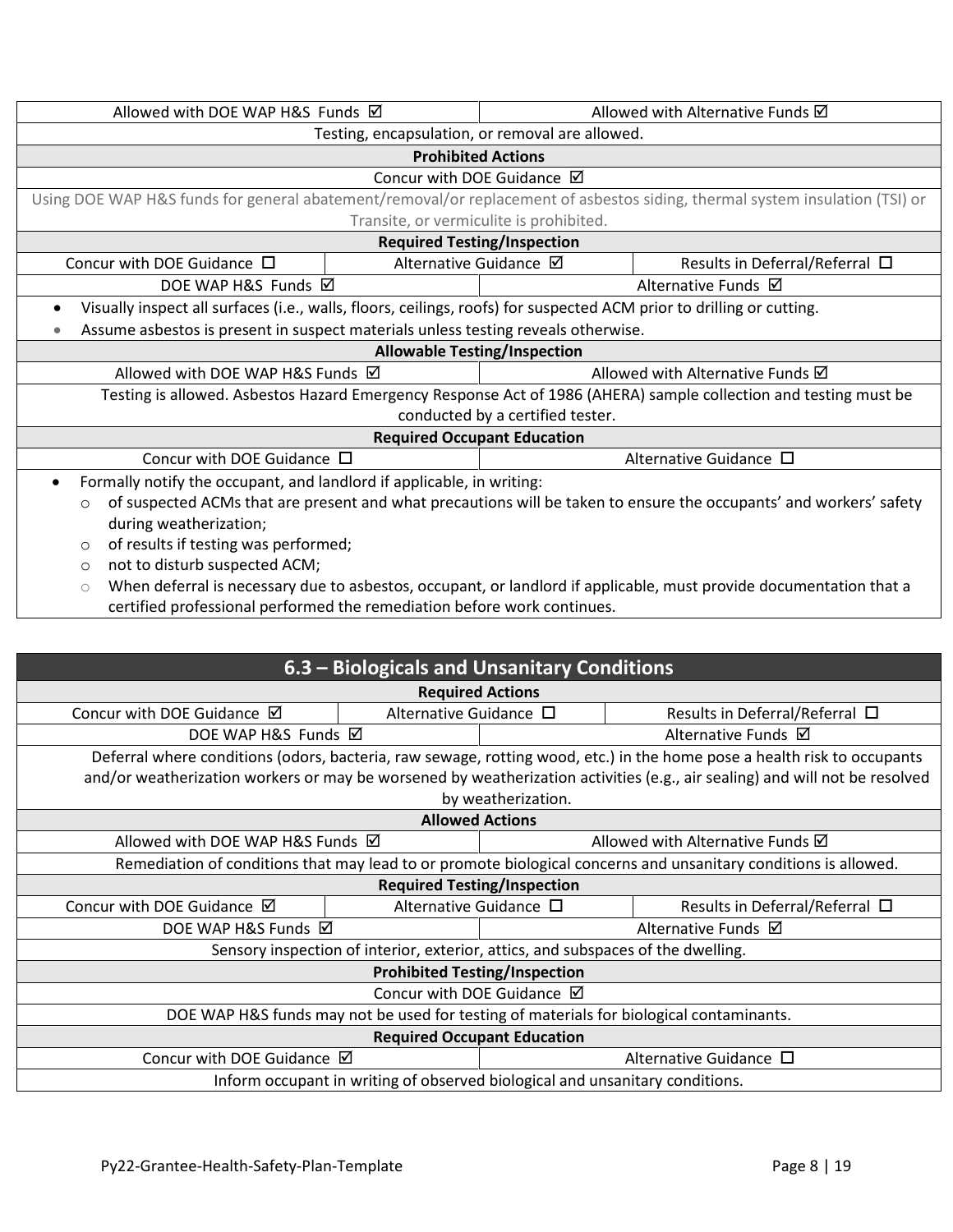| 6.4 – Building Structure and Roofing (e.g., roofing, wall, foundation)                                                             |                                                                                                                    |                                  |  |
|------------------------------------------------------------------------------------------------------------------------------------|--------------------------------------------------------------------------------------------------------------------|----------------------------------|--|
|                                                                                                                                    | <b>Allowable Actions</b>                                                                                           |                                  |  |
| Allowed with DOE WAP H&S Funds Ø                                                                                                   |                                                                                                                    | Allowed with Alternative Funds Ø |  |
| Minor or allowable structure and roofing repairs must be tied to a measure being done during the weatherization or to              |                                                                                                                    |                                  |  |
| protect existing insulation and other energy related parts of the home. Grantees will look at the savings that would be lost       |                                                                                                                    |                                  |  |
| by deferring the home compared to the cost of the repair.                                                                          |                                                                                                                    |                                  |  |
|                                                                                                                                    | <b>Prohibited Actions</b>                                                                                          |                                  |  |
|                                                                                                                                    | Concur with DOE Guidance $\boxtimes$                                                                               |                                  |  |
| Using DOE WAP H&S funds for <i>major</i> repairs as defined by Grantee's H&S Plan.                                                 |                                                                                                                    |                                  |  |
| Using DOE WAP H&S funds for building rehabilitation is prohibited                                                                  |                                                                                                                    |                                  |  |
|                                                                                                                                    | Define "major" repairs                                                                                             |                                  |  |
| The cost must not go above the H&S average per home without state approval.                                                        |                                                                                                                    |                                  |  |
|                                                                                                                                    |                                                                                                                    |                                  |  |
|                                                                                                                                    | <b>Required Testing/Inspection</b>                                                                                 |                                  |  |
| Concur with DOE Guidance Ø                                                                                                         | Alternative Guidance □                                                                                             | Results in Deferral/Referral □   |  |
| Alternative Funds □<br>DOE WAP H&S Funds Ø                                                                                         |                                                                                                                    |                                  |  |
| Visual inspection of building structure and roofing for damages that compromise building durability and to verify that portions of |                                                                                                                    |                                  |  |
|                                                                                                                                    | the home where weatherization will occur are safe for entry and performance of assessments, work, and inspections. |                                  |  |
| <b>Allowable Testing/Inspection</b>                                                                                                |                                                                                                                    |                                  |  |
| Allowed with DOE WAP H&S Funds □<br>Allowed with Alternative Funds $\square$                                                       |                                                                                                                    |                                  |  |
| If DOE WAP H&S Funds are used for any "allowable" testing, detail them here.                                                       |                                                                                                                    |                                  |  |
| <b>Prohibited Testing/Inspection</b>                                                                                               |                                                                                                                    |                                  |  |
| Concur with DOE Guidance Ø                                                                                                         |                                                                                                                    |                                  |  |
| Using DOE WAP H&S funds for any testing/evaluation of structural materials by a third-party is prohibited.                         |                                                                                                                    |                                  |  |
| <b>Required Occupant Education</b>                                                                                                 |                                                                                                                    |                                  |  |
| Concur with DOE Guidance Ø<br>Alternative Guidance □                                                                               |                                                                                                                    |                                  |  |
| Notify occupant in writing of structurally compromised areas.                                                                      |                                                                                                                    |                                  |  |

| 6.5 – Code Compliance                                                        |                                                                      |                                                                              |                                                                                                                          |  |  |
|------------------------------------------------------------------------------|----------------------------------------------------------------------|------------------------------------------------------------------------------|--------------------------------------------------------------------------------------------------------------------------|--|--|
|                                                                              | <b>Allowable Actions</b>                                             |                                                                              |                                                                                                                          |  |  |
|                                                                              | Allowed with Alternative Funds Ø<br>Allowed with DOE WAP H&S Funds ⊠ |                                                                              |                                                                                                                          |  |  |
|                                                                              |                                                                      | If DOE WAP H&S Funds are used for any "allowable" actions, detail them here. |                                                                                                                          |  |  |
|                                                                              |                                                                      | <b>Prohibited Actions</b>                                                    |                                                                                                                          |  |  |
|                                                                              |                                                                      | Concur with DOE Guidance $\boxtimes$                                         |                                                                                                                          |  |  |
| $\bullet$                                                                    |                                                                      |                                                                              | Using DOE WAP H&S funds for correction of preexisting code compliance issues not directly related to the installation of |  |  |
| specific weatherization measures in the home is prohibited.                  |                                                                      |                                                                              |                                                                                                                          |  |  |
| $\bullet$                                                                    |                                                                      |                                                                              | Using DOE WAP funds for work on condemned properties and properties where H&S conditions exist that cannot be            |  |  |
| corrected under this guidance is prohibited                                  |                                                                      |                                                                              |                                                                                                                          |  |  |
|                                                                              |                                                                      | <b>Required Testing/Inspection</b>                                           |                                                                                                                          |  |  |
| Concur with DOE Guidance $\boxtimes$                                         | Alternative Guidance $\Box$                                          |                                                                              | Results in Deferral/Referral $\Box$                                                                                      |  |  |
|                                                                              | Alternative Funds ⊠<br>DOE WAP H&S Funds ⊠                           |                                                                              |                                                                                                                          |  |  |
| Visual inspection.                                                           |                                                                      |                                                                              |                                                                                                                          |  |  |
| <b>Allowable Testing/Inspection</b>                                          |                                                                      |                                                                              |                                                                                                                          |  |  |
| Allowed with DOE WAP H&S Funds □<br>Allowed with Alternative Funds $\square$ |                                                                      |                                                                              |                                                                                                                          |  |  |
| If DOE WAP H&S Funds are used for any "allowable" testing, detail them here. |                                                                      |                                                                              |                                                                                                                          |  |  |
| <b>Required Occupant Education</b>                                           |                                                                      |                                                                              |                                                                                                                          |  |  |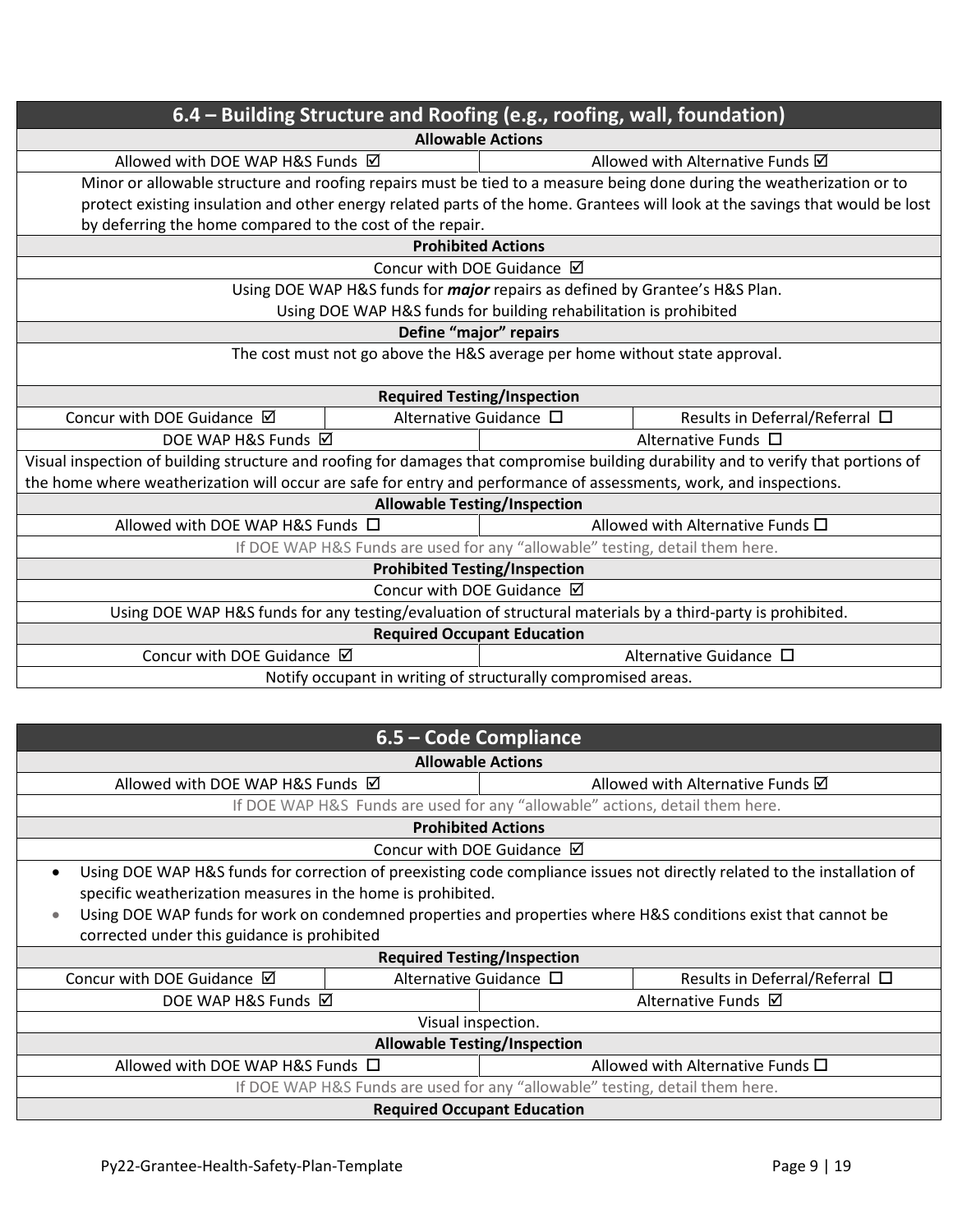| Concur with DOE Guidance $\boxtimes$                                                         | Alternative Guidance L |  |  |
|----------------------------------------------------------------------------------------------|------------------------|--|--|
| Inform occupant in writing of observed code compliance issues when it results in a deferral. |                        |  |  |

| 6.6 - Electrical                                                                                                                                   |                                                                             |                                    |                                                                                                                      |  |
|----------------------------------------------------------------------------------------------------------------------------------------------------|-----------------------------------------------------------------------------|------------------------------------|----------------------------------------------------------------------------------------------------------------------|--|
|                                                                                                                                                    |                                                                             | <b>Required Actions</b>            |                                                                                                                      |  |
| Concur with DOE Guidance Ø                                                                                                                         | Alternative Guidance □                                                      |                                    | Results in Deferral/Referral □                                                                                       |  |
| DOE WAP H&S Funds D                                                                                                                                |                                                                             |                                    | Alternative Funds Ø                                                                                                  |  |
| Provide sufficient over-current protection and damming prior to insulating building components containing knob and tube wiring,                    |                                                                             |                                    |                                                                                                                      |  |
|                                                                                                                                                    |                                                                             | as required by the AHJ.            |                                                                                                                      |  |
|                                                                                                                                                    |                                                                             | <b>Allowable Actions</b>           |                                                                                                                      |  |
| Allowed with DOE WAP H&S Funds ⊠                                                                                                                   |                                                                             |                                    | Allowed with Alternative Funds Ø                                                                                     |  |
|                                                                                                                                                    |                                                                             |                                    | Minor electrical repairs must be tied to a measure being done during the weatherization or to protect the health and |  |
|                                                                                                                                                    |                                                                             |                                    | safety of the occupants or crews. The cost must not go above the H&S average per home without state approval.        |  |
|                                                                                                                                                    |                                                                             |                                    | Grantees will look at the savings that would be lost by deferring the home compared to the cost of the repair        |  |
|                                                                                                                                                    | <b>Prohibited Actions</b>                                                   |                                    |                                                                                                                      |  |
|                                                                                                                                                    | Concur with DOE Guidance Ø                                                  |                                    |                                                                                                                      |  |
|                                                                                                                                                    |                                                                             |                                    | Using DOE WAP H&S funds for <i>major</i> electrical repairs as defined by the Grantee's H&S plan is prohibited       |  |
|                                                                                                                                                    |                                                                             | Define "major" repairs             |                                                                                                                      |  |
|                                                                                                                                                    | The cost must not go above the H&S average per home without state approval. |                                    |                                                                                                                      |  |
|                                                                                                                                                    |                                                                             | <b>Required Testing/Inspection</b> |                                                                                                                      |  |
| Concur with DOE Guidance Ø                                                                                                                         | Alternative Guidance □                                                      |                                    | Results in Deferral/Referral □                                                                                       |  |
| DOE WAP H&S Funds D                                                                                                                                |                                                                             |                                    | Alternative Funds Ø                                                                                                  |  |
| Visual inspection for presence and condition of knob-and-tube wiring.<br>$\bullet$                                                                 |                                                                             |                                    |                                                                                                                      |  |
| Evaluate knob-and-tube wiring for safety prior to work.<br>$\bullet$                                                                               |                                                                             |                                    |                                                                                                                      |  |
| Check for alterations that may create an electrical hazard.                                                                                        |                                                                             |                                    |                                                                                                                      |  |
| <b>Allowable Testing/Inspection</b>                                                                                                                |                                                                             |                                    |                                                                                                                      |  |
| Allowed with DOE WAP H&S Funds Ø<br>Allowed with Alternative Funds Ø                                                                               |                                                                             |                                    |                                                                                                                      |  |
| Voltage drop and voltage detection testing are allowed                                                                                             |                                                                             |                                    |                                                                                                                      |  |
| <b>Required Occupant Education</b>                                                                                                                 |                                                                             |                                    |                                                                                                                      |  |
| Concur with DOE Guidance Ø<br>Alternative Guidance Ø                                                                                               |                                                                             |                                    |                                                                                                                      |  |
| Provide occupant with written documentation of any electrical hazards identified that will not be addressed by<br>$\bullet$<br>weatherization      |                                                                             |                                    |                                                                                                                      |  |
| Provide information to occupant on over-current protection, overloading circuits, and basic electrical safety/risks if<br>۰<br>conditions warrant. |                                                                             |                                    |                                                                                                                      |  |

| $6.7$ – Fuel Leaks                                                                                                                                                                                      |  |                        |                                     |  |
|---------------------------------------------------------------------------------------------------------------------------------------------------------------------------------------------------------|--|------------------------|-------------------------------------|--|
| <b>Required Actions</b>                                                                                                                                                                                 |  |                        |                                     |  |
| Concur with DOE Guidance $\boxtimes$                                                                                                                                                                    |  | Alternative Guidance □ | Results in Deferral/Referral $\Box$ |  |
| DOE WAP H&S Funds ⊠<br>Alternative Funds ⊠                                                                                                                                                              |  |                        |                                     |  |
| When a gas leak is found on the utility side of service, the utility service must be contacted, work must be temporarily<br>$\bullet$<br>halted, and the leak must be repaired before work may proceed. |  |                        |                                     |  |
| Fuel leaks that are the responsibility of the occupant (vs. the utility) must be repaired before installing weatherization<br>۰<br>measures in the home.                                                |  |                        |                                     |  |
| <b>Allowable Actions</b>                                                                                                                                                                                |  |                        |                                     |  |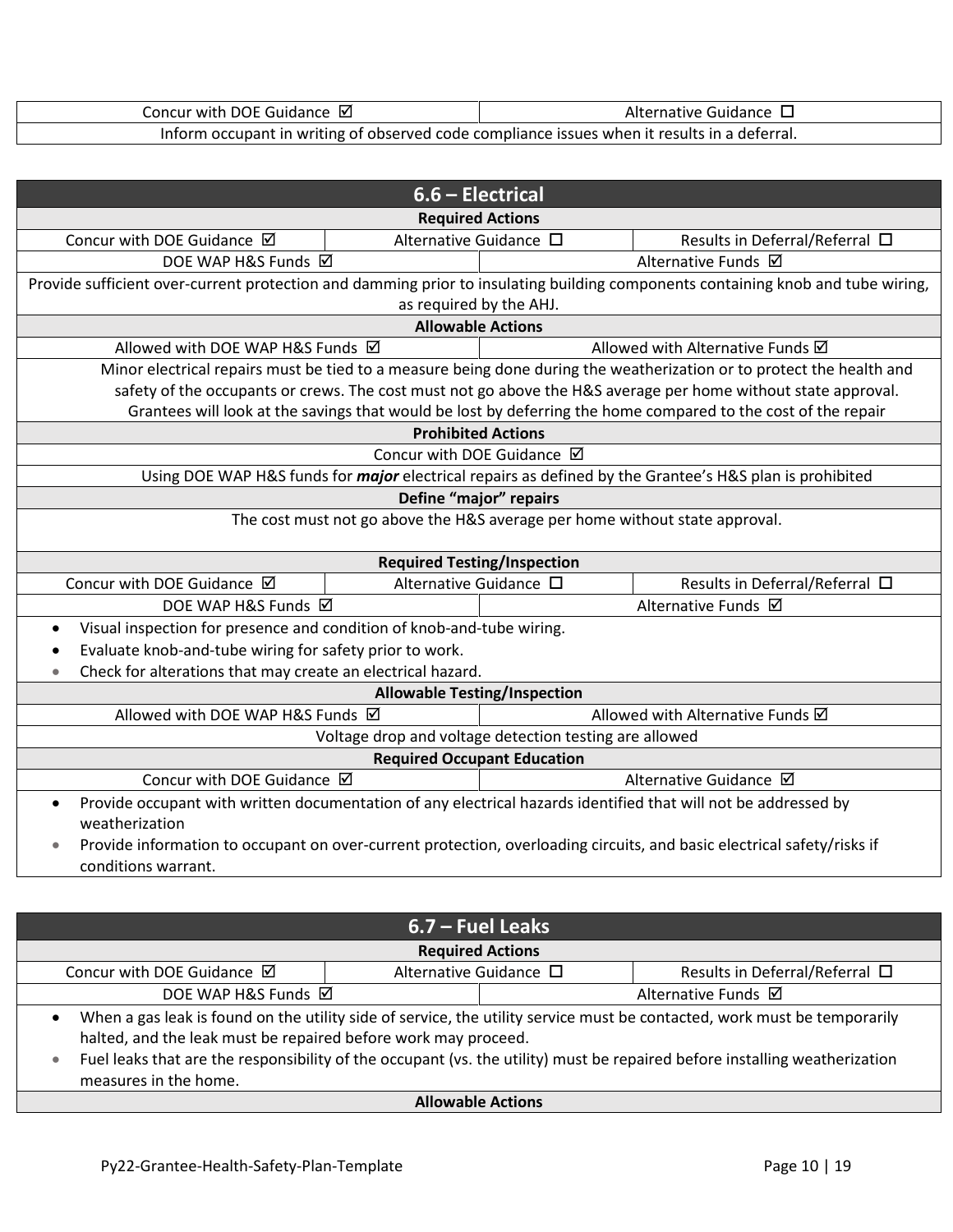| Allowed with DOE WAP H&S Funds ⊠                                                                                          | Allowed with Alternative Funds ⊠                                                                                                |  |  |  |
|---------------------------------------------------------------------------------------------------------------------------|---------------------------------------------------------------------------------------------------------------------------------|--|--|--|
|                                                                                                                           | Fuel leaks that are the responsibility of the client (vs. the utility) must be repaired before weatherizing a unit. These would |  |  |  |
|                                                                                                                           | typically be funded through the LIHEAP Emergency Furnace grant in a LIHEAP client. DOE H&S funds would be used in the           |  |  |  |
|                                                                                                                           | case of a client that does not qualify for LIHEAP but does qualify for DOE Weatherization.                                      |  |  |  |
|                                                                                                                           | <b>Prohibited Actions</b>                                                                                                       |  |  |  |
|                                                                                                                           | Concur with DOE Guidance Ø                                                                                                      |  |  |  |
| Using DOE WAP H&S funds to repair leaks that are the responsibility of the utility to correct is prohibited.<br>$\bullet$ |                                                                                                                                 |  |  |  |
| Using DOE WAP H&S funds for environmental cleanup resulting from bulk fuel leaks is prohibited                            |                                                                                                                                 |  |  |  |
|                                                                                                                           | <b>Required Testing/Inspection</b>                                                                                              |  |  |  |
| Concur with DOE Guidance □                                                                                                | Alternative Guidance Ø<br>Results in Deferral/Referral □                                                                        |  |  |  |
| DOE WAP H&S Funds ⊠                                                                                                       | Alternative Funds Ø                                                                                                             |  |  |  |
| $\bullet$                                                                                                                 | Test all exposed gas lines, fittings, valves, and connections for fuel leaks from utility connection to the appliance           |  |  |  |
| throughout the home.                                                                                                      |                                                                                                                                 |  |  |  |
| Test all gas appliances for fuel leaks at all connections, valves, fittings, and burners.<br>$\bullet$                    |                                                                                                                                 |  |  |  |
| Conduct sensory inspection of all bulk fuels lines and storage tanks to determine if leaks exist.<br>۰                    |                                                                                                                                 |  |  |  |
| <b>Allowable Testing/Inspection</b>                                                                                       |                                                                                                                                 |  |  |  |
| Allowed with DOE WAP H&S Funds ⊠                                                                                          | Allowed with Alternative Funds $\square$                                                                                        |  |  |  |
|                                                                                                                           | Test exposed gas lines for fuel leaks from utility coupling into, and throughout, the home.                                     |  |  |  |
| • Conduct sensory inspection on bulk fuels to determine if leaks exist.                                                   |                                                                                                                                 |  |  |  |
| <b>Prohibited Testing/Inspection</b>                                                                                      |                                                                                                                                 |  |  |  |
| Concur with DOE Guidance $\boxtimes$                                                                                      |                                                                                                                                 |  |  |  |
| Using DOE WAP H&S funds for environmental testing of soil or water is prohibited.                                         |                                                                                                                                 |  |  |  |
| <b>Required Occupant Education</b>                                                                                        |                                                                                                                                 |  |  |  |
| Concur with DOE Guidance $\boxtimes$<br>Alternative Guidance Ø                                                            |                                                                                                                                 |  |  |  |
| Inform occupants in writing of fuel leak testing results, including specific location if fuel leaks are detected.         |                                                                                                                                 |  |  |  |

| 6.8 – Gas Ovens/Stovetops/Ranges                                                         |                                                                    |                                    |                                                                                                                     |  |
|------------------------------------------------------------------------------------------|--------------------------------------------------------------------|------------------------------------|---------------------------------------------------------------------------------------------------------------------|--|
|                                                                                          |                                                                    | <b>Allowable Actions</b>           |                                                                                                                     |  |
| Allowed with DOE WAP H&S Funds ⊠                                                         |                                                                    |                                    | Allowed with Alternative Funds $\boxtimes$                                                                          |  |
|                                                                                          |                                                                    |                                    | When testing indicates a problem, entities may perform standard maintenance on or repair gas cooktops and ovens. If |  |
| repairs are not done, the client must be informed in writing about the problem.          |                                                                    |                                    |                                                                                                                     |  |
|                                                                                          |                                                                    |                                    |                                                                                                                     |  |
|                                                                                          |                                                                    | <b>Prohibited Actions</b>          |                                                                                                                     |  |
|                                                                                          |                                                                    | Concur with DOE Guidance $\Box$    |                                                                                                                     |  |
|                                                                                          |                                                                    | • Replacement is not allowed.      |                                                                                                                     |  |
|                                                                                          |                                                                    | <b>Required Testing/Inspection</b> |                                                                                                                     |  |
| Concur with DOE Guidance $\boxtimes$                                                     | Alternative Guidance $\Box$<br>Results in Deferral/Referral $\Box$ |                                    |                                                                                                                     |  |
| Alternative Funds $\boxtimes$<br>DOE WAP H&S Funds $\boxtimes$                           |                                                                    |                                    |                                                                                                                     |  |
| Test gas ovens for CO.<br>$\bullet$                                                      |                                                                    |                                    |                                                                                                                     |  |
| Grantee H&S plan must define action levels and resulting actions.<br>$\bullet$           |                                                                    |                                    |                                                                                                                     |  |
| Visually inspect cooking burners and ovens for operability and flame quality.<br>۰       |                                                                    |                                    |                                                                                                                     |  |
| Define action levels for oven CO testing and resulting actions                           |                                                                    |                                    |                                                                                                                     |  |
| We follow BPI 1200 standard action levels. See attached Furnace diagnostic testing form. |                                                                    |                                    |                                                                                                                     |  |
|                                                                                          |                                                                    |                                    |                                                                                                                     |  |
| <b>Allowable Testing/Inspection</b>                                                      |                                                                    |                                    |                                                                                                                     |  |
| Allowed with DOE WAP H&S Funds ⊠<br>Allowed with Alternative Funds $\boxtimes$           |                                                                    |                                    |                                                                                                                     |  |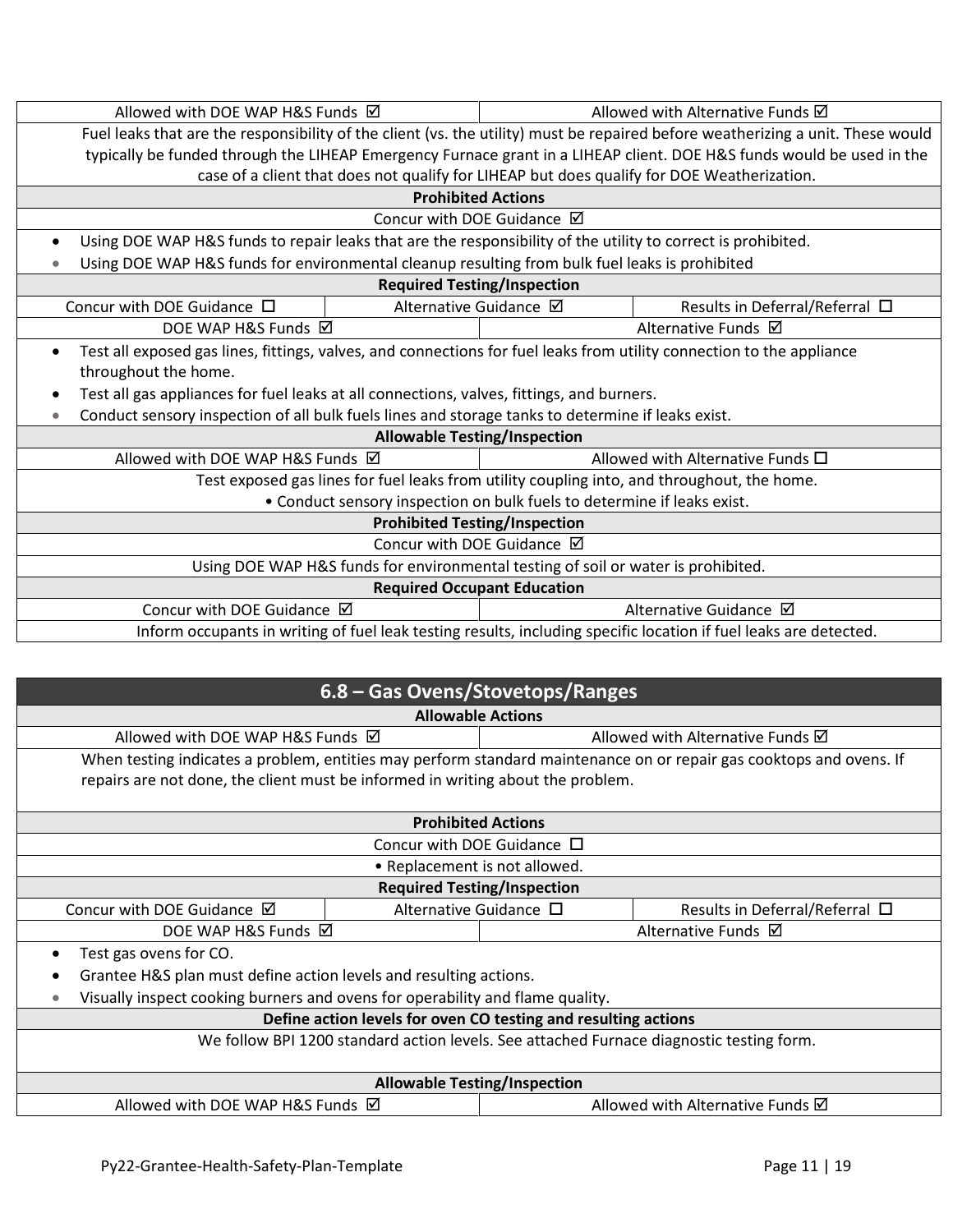- Test gas ovens for CO.
- Grantee H&S plan must define action levels and resulting actions.
- Visually inspect cooking burners and ovens for operability and flame quality.

#### **Required Occupant Education**

Concur with DOE Guidance ⊠ Alternative Guidance ⊠ Inform occupants of the importance of using exhaust ventilation when cooking and the importance of keeping burners and broilers clean to limit the production of CO.

**6.9 – Hazardous Materials Required Actions** Concur with DOE Guidance  $\boxtimes$  Alternative Guidance  $\Box$  Results in Deferral/Referral  $\Box$ DOE WAP H&S Funds ⊠ Alternative Funds ⊠ • Hazardous Waste Materials generated by weatherization work (e.g., refrigerant, asbestos, lead, mercury, CFL lighting bulb/ballasts, etc.) must be disposed of according to all local and federal laws, regulations, and guidelines, as applicable. Costs specifically related to disposal may be charged as a H&S expense. • Subgrantees must document disposal requirements in contract language with the responsible party. • *Limited* removal of pollutants that pose a risk to workers is required (e.g., flammable liquids, hazardous chemicals, and other air pollutants) as defined the Grantee's H&S Plan. • If removal cannot be performed or is not allowed by the occupant, the unit must be deferred. **Define "limited" removal of pollutants** The cost must not go above the H&S average per home without state approval. **Allowable Actions** Allowed with DOE WAP H&S Funds  $\Box$  Allowed with Alternative Funds  $\Box$ If DOE WAP H&S Funds are used for any "allowable" actions, detail them here. **Prohibited Actions** Concur with DOE Guidance Using DOE WAP H&S funds for Lead, Asbestos, and Radon abatement is prohibited. **Required Testing/Inspection** Concur with DOE Guidance  $\boxtimes$  Alternative Guidance  $\Box$  Results in Deferral/Referral  $\Box$ DOE WAP H&S Funds ⊠ Alternative Funds ⊠ Sensory inspection. **Allowable Testing/Inspection** Allowed with DOE WAP H&S Funds  $\Box$  Allowed with Alternative Funds  $\Box$ If DOE WAP H&S Funds are used for any "allowable" testing, detail them here. **Prohibited Testing/Inspection** Concur with DOE Guidance **Ø** Using DOE WAP H&S funds for any testing for hazardous materials other than that specifically permitted in the asbestos, lead, and radon sections of this document is prohibited. **Required Occupant Education** Concur with DOE Guidance  $\boxtimes$   $\qquad$   $\qquad$   $\qquad$  Alternative Guidance  $\Box$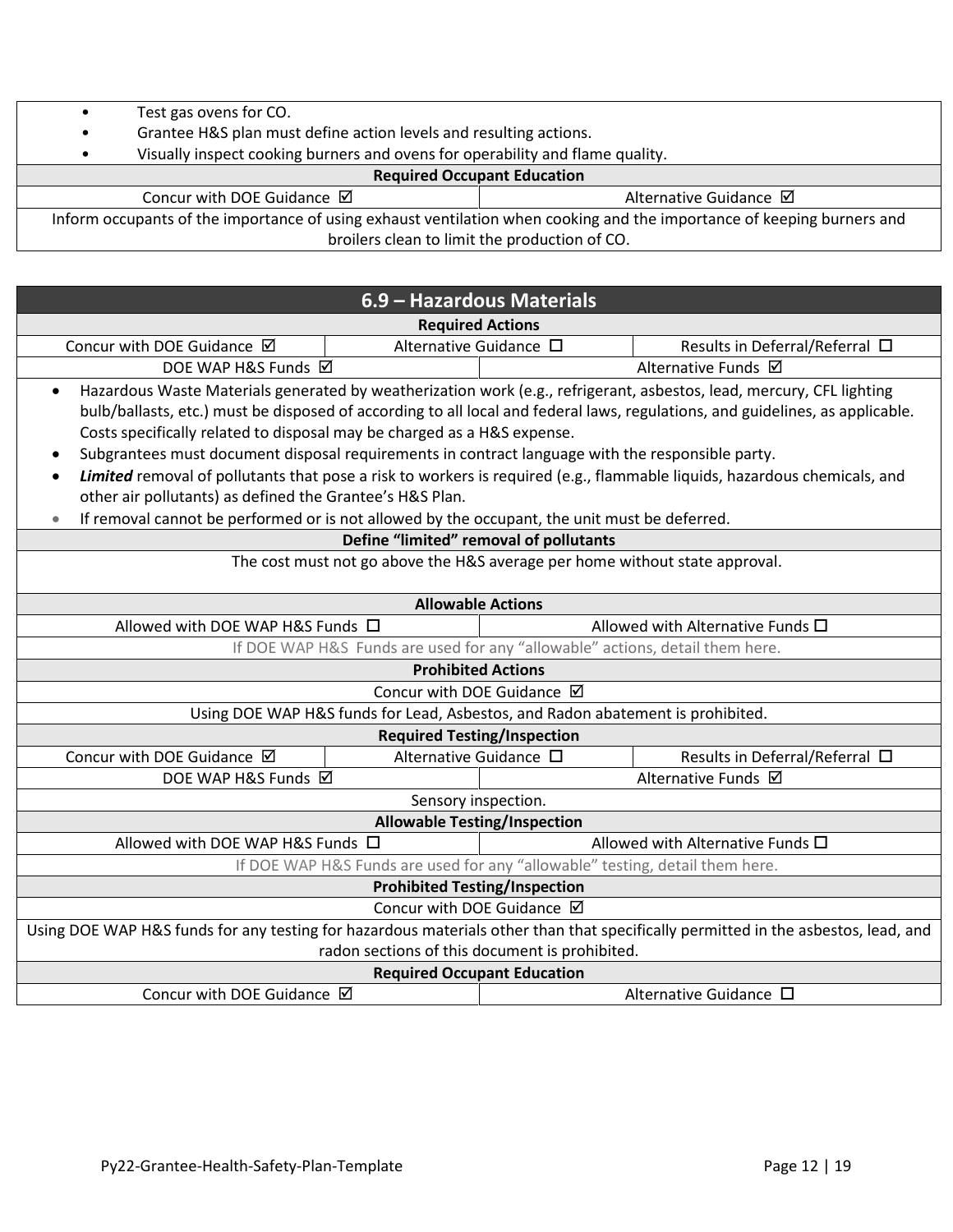- Inform occupant in writing of hazards associated with hazardous waste materials being generated/handled in the home.
- Inform occupant in writing of observed hazardous condition and associated risks.
- Provide occupant written materials on safety issues and proper disposal of household pollutants. Documented on the Health and Safety Inspection and Release form.

See ND Client Ed book attached to the SF424

•

| <b>6.10 - Injury Prevention of Occupants</b>                                                                                       |                                       |                                  |  |
|------------------------------------------------------------------------------------------------------------------------------------|---------------------------------------|----------------------------------|--|
|                                                                                                                                    | <b>Allowable Actions</b>              |                                  |  |
| Allowed with DOE WAP H&S Funds Ø                                                                                                   |                                       | Allowed with Alternative Funds Ø |  |
| When necessary to effectively weatherize the home, workers may make minor repairs and installations, as defined by the             |                                       |                                  |  |
| Grantee in the ECM-GHW-H&S-IRM lists 2021 attachment to the 2021 State Plan.                                                       |                                       |                                  |  |
| Inspect for dangers that would prevent weatherization                                                                              |                                       |                                  |  |
|                                                                                                                                    | <b>Prohibited Actions</b>             |                                  |  |
|                                                                                                                                    | Concur with DOE Guidance $\boxtimes$  |                                  |  |
| Using DOE WAP H&S funds for <i>major</i> repairs, as defined by the Grantee's H&S Plan is prohibited                               |                                       |                                  |  |
|                                                                                                                                    | Define "major" repairs                |                                  |  |
| The cost must not go above the H&S average per home without state approval.                                                        |                                       |                                  |  |
|                                                                                                                                    |                                       |                                  |  |
|                                                                                                                                    | <b>Required Testing/Inspection</b>    |                                  |  |
| Concur with DOE Guidance Ø                                                                                                         | Alternative Guidance □                | Results in Deferral/Referral □   |  |
| Alternative Funds Ø<br>DOE WAP H&S Funds ⊠                                                                                         |                                       |                                  |  |
| Visually inspect for dangers that would prevent weatherization.                                                                    |                                       |                                  |  |
| <b>Allowable Testing/Inspection</b>                                                                                                |                                       |                                  |  |
| Allowed with DOE WAP H&S Funds □                                                                                                   | Allowed with Alternative Funds $\Box$ |                                  |  |
| If DOE WAP H&S Funds are used for any "allowable" testing, detail them here.                                                       |                                       |                                  |  |
| <b>Required Occupant Education</b>                                                                                                 |                                       |                                  |  |
| Concur with DOE Guidance Ø<br>Alternative Guidance $\Box$                                                                          |                                       |                                  |  |
| If identified hazardous conditions will not be corrected during weatherization, inform occupant in writing of observed hazards and |                                       |                                  |  |
| associated risks utilizing the "Hazard Identification Notification Form" required by WPN 22-7.                                     |                                       |                                  |  |
| Documented on the Health and Safety Inspection and Release form.                                                                   |                                       |                                  |  |
| See ND Client Ed book attached to the SE424                                                                                        |                                       |                                  |  |
|                                                                                                                                    |                                       |                                  |  |

| 6.11 – Lead-Based Surface Coverings (Paint, Varnishes, Roofing, etc.) |                                                                    |                     |  |  |
|-----------------------------------------------------------------------|--------------------------------------------------------------------|---------------------|--|--|
| <b>Required Actions</b>                                               |                                                                    |                     |  |  |
| Concur with DOE Guidance $\boxtimes$                                  | Results in Deferral/Referral $\Box$<br>Alternative Guidance $\Box$ |                     |  |  |
| DOE WAP H&S Funds ⊠                                                   |                                                                    | Alternative Funds ⊠ |  |  |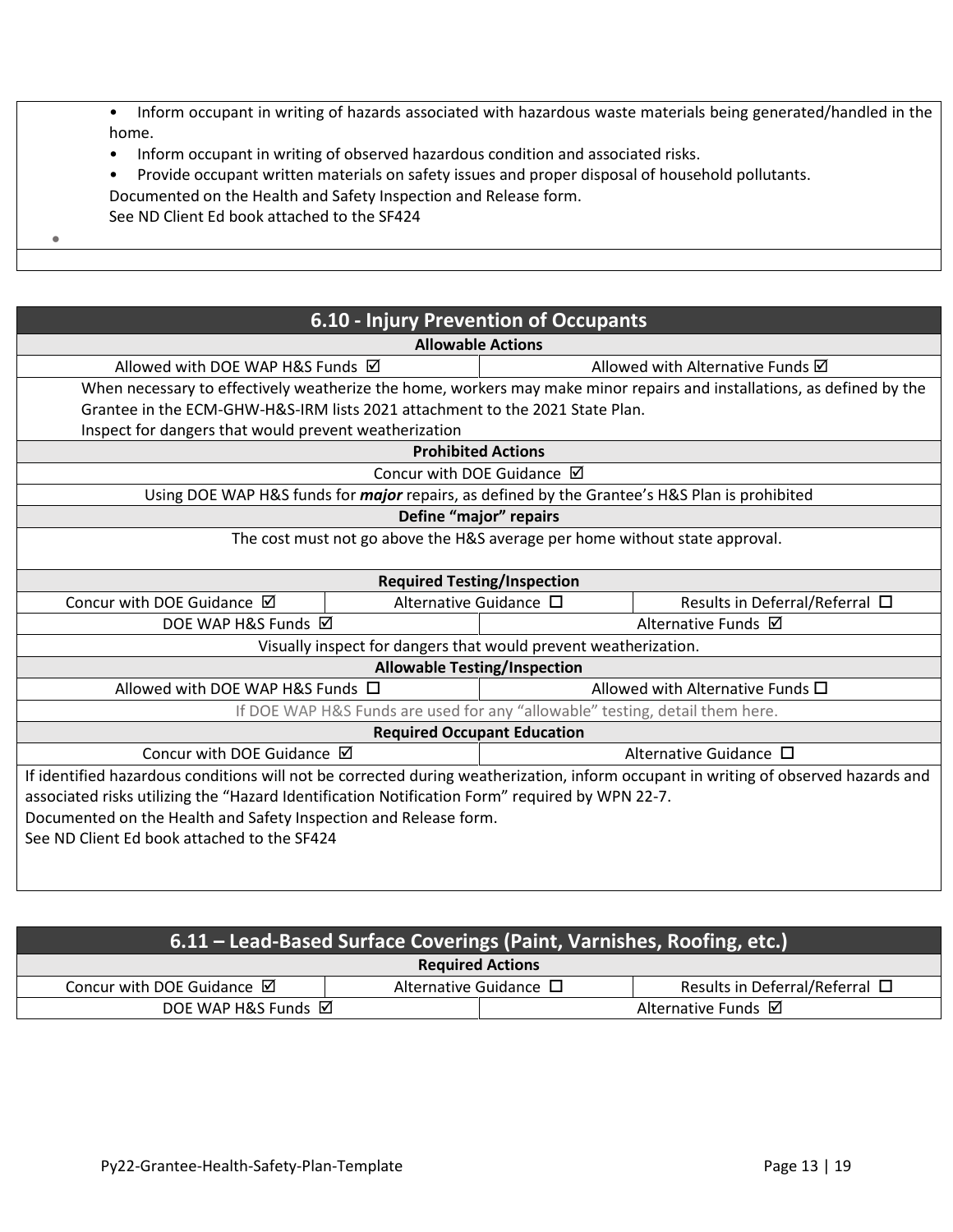- Subgrantees must comply with EPA's Lead; Renovation, Repair and Painting Program (RRP) rules when working in pre-1978 housing unless testing confirms the work area to be lead free. This includes, but is not limited to:
	- o Client file documentation including the Certified Renovator's certification; any training provided on-site; description of specific actions taken; lead testing and assessment documentation; and photos of site and containment set up. Include the location of photos referenced if not in file.
	- o Certification and training requirements of the RRP rule.
	- o Job site set up and cleaning verification by a Certified Renovator.
- Only those costs directly associated with lead safe work practices for surfaces directly disturbed during weatherization activities are allowable WAP H&S expenses.

| <b>Allowable Actions</b>                                                                                                   |                                                                                                                     |  |  |  |
|----------------------------------------------------------------------------------------------------------------------------|---------------------------------------------------------------------------------------------------------------------|--|--|--|
| Allowed with DOE WAP H&S Funds ⊠<br>Allowed with Alternative Funds Ø                                                       |                                                                                                                     |  |  |  |
|                                                                                                                            | Following the EPA RRP rules is allowable.                                                                           |  |  |  |
|                                                                                                                            | <b>Prohibited Actions</b>                                                                                           |  |  |  |
|                                                                                                                            | Concur with DOE Guidance $\boxtimes$                                                                                |  |  |  |
| Using DOE WAP H&S funds for lead abatement is prohibited.<br>$\bullet$                                                     |                                                                                                                     |  |  |  |
| $\bullet$                                                                                                                  | Using DOE WAP H&S funds for purchase, resourcing, or maintenance of X-ray Fluorescence (XRF) devices is prohibited. |  |  |  |
|                                                                                                                            | <b>Allowable Testing/Inspection</b>                                                                                 |  |  |  |
| Allowed with DOE WAP H&S Funds $\Box$<br>Allowed with Alternative Funds $\Box$                                             |                                                                                                                     |  |  |  |
| Testing to determine the presence of lead in paint that will be disturbed by WAP measure installation is allowed with EPA- |                                                                                                                     |  |  |  |
| approved testing methods.                                                                                                  |                                                                                                                     |  |  |  |
| Testing methods must be economically feasible and justified.                                                               |                                                                                                                     |  |  |  |
| <b>Required Occupant Education</b>                                                                                         |                                                                                                                     |  |  |  |
| Concur with DOE Guidance Ø                                                                                                 | Alternative Guidance Ø                                                                                              |  |  |  |
| Follow pre-renovation education requirements per EPA RRP rules.                                                            |                                                                                                                     |  |  |  |

| 6.12 – Mold and Moisture                                                                                          |                                                                              |                             |                                                                                                                          |  |
|-------------------------------------------------------------------------------------------------------------------|------------------------------------------------------------------------------|-----------------------------|--------------------------------------------------------------------------------------------------------------------------|--|
|                                                                                                                   |                                                                              | <b>Allowable Actions</b>    |                                                                                                                          |  |
| Allowed with DOE WAP H&S Funds ⊠                                                                                  |                                                                              |                             | Allowed with Alternative Funds $\boxtimes$                                                                               |  |
|                                                                                                                   |                                                                              |                             | Limited water damage repairs that can be addressed by weatherization workers are allowed when necessary in order to      |  |
| weatherize the home and to ensure the long-term stability and durability of the measures.                         |                                                                              |                             |                                                                                                                          |  |
| • Source control (i.e. correction of moisture and mold creating conditions) is allowed when necessary in order to |                                                                              |                             |                                                                                                                          |  |
|                                                                                                                   |                                                                              |                             | weatherize the home and to ensure the long-term stability and durability of the measures. Source control is independent  |  |
| of latent damage and related repairs.                                                                             |                                                                              |                             |                                                                                                                          |  |
|                                                                                                                   |                                                                              |                             | • Surface preparation where weatherization measures are being installed (e.g., cleaning mold off window trim in order to |  |
| apply caulk) must be charged as part of the ECM, not to the H&S budget category.                                  |                                                                              |                             |                                                                                                                          |  |
|                                                                                                                   |                                                                              |                             | • Approved H&S measures are defined by the Grantee in the ECM-GHW-H&S-IRM lists 2021 attachment to the 2021 State        |  |
| Plan                                                                                                              |                                                                              |                             |                                                                                                                          |  |
|                                                                                                                   | <b>Prohibited Actions</b>                                                    |                             |                                                                                                                          |  |
| Concur with DOE Guidance $\boxtimes$                                                                              |                                                                              |                             |                                                                                                                          |  |
| Using DOE WAP H&S funds for mold cleanup is prohibited.<br>٠                                                      |                                                                              |                             |                                                                                                                          |  |
| Using DOE WAP H&S funds for window and door replacements is prohibited<br>$\bullet$                               |                                                                              |                             |                                                                                                                          |  |
| <b>Required Testing/Inspection</b>                                                                                |                                                                              |                             |                                                                                                                          |  |
| Concur with DOE Guidance $\boxtimes$                                                                              |                                                                              | Alternative Guidance $\Box$ | Results in Deferral/Referral $\Box$                                                                                      |  |
|                                                                                                                   | DOE WAP H&S Funds $\Box$<br>Alternative Funds $\square$                      |                             |                                                                                                                          |  |
| Visual assessment for moisture or mold damage including exterior drainage.                                        |                                                                              |                             |                                                                                                                          |  |
| <b>Allowable Testing/Inspection</b>                                                                               |                                                                              |                             |                                                                                                                          |  |
|                                                                                                                   | Allowed with Alternative Funds $\square$<br>Allowed with DOE WAP H&S Funds □ |                             |                                                                                                                          |  |
|                                                                                                                   |                                                                              |                             |                                                                                                                          |  |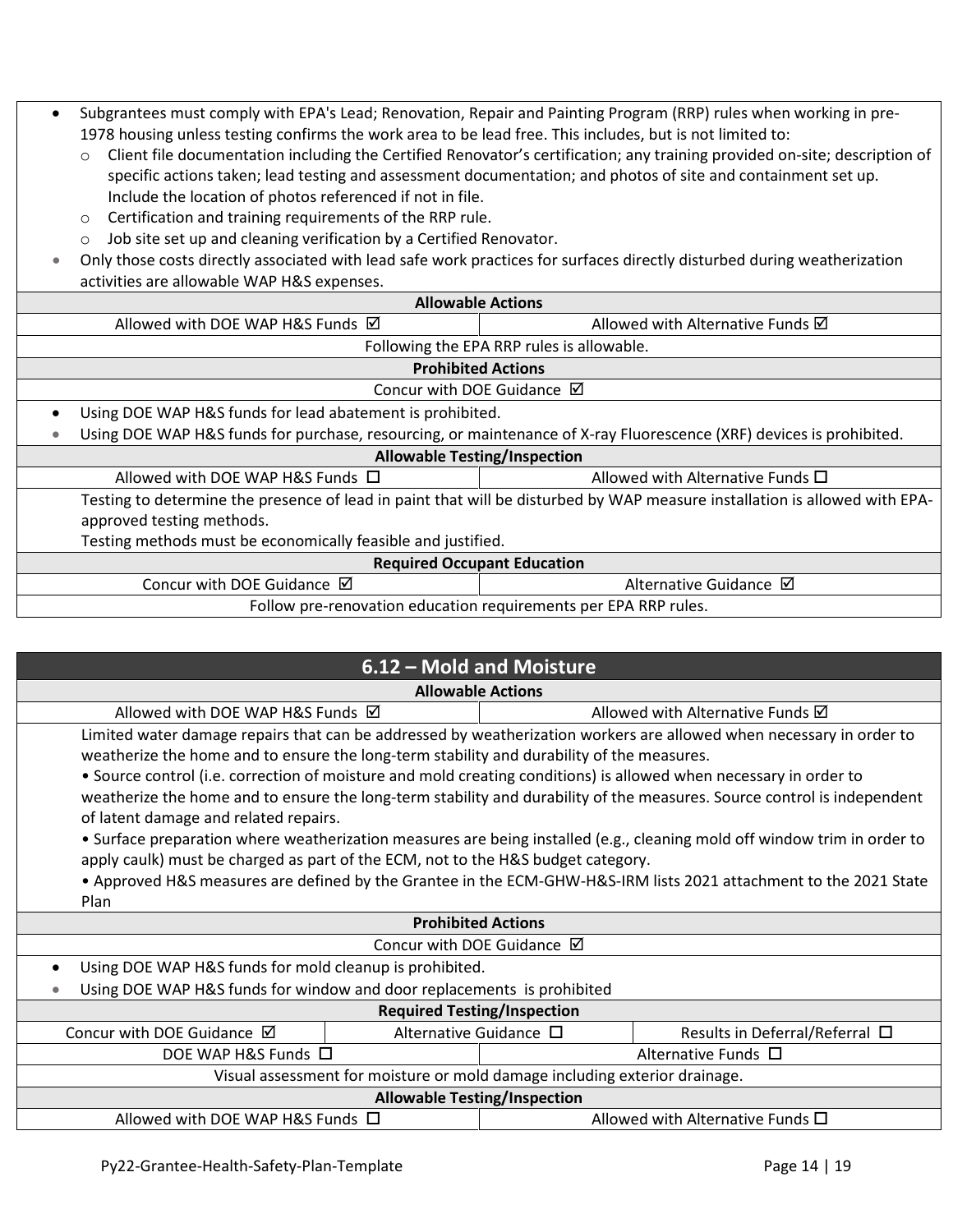| If DOE WAP H&S Funds are used for any "allowable" testing, detail them here.                                               |  |  |  |
|----------------------------------------------------------------------------------------------------------------------------|--|--|--|
| <b>Prohibited Testing/Inspection</b>                                                                                       |  |  |  |
| Concur with DOE Guidance Ø                                                                                                 |  |  |  |
| Using DOE WAP H&S funds for mold testing of any type is prohibited.                                                        |  |  |  |
| <b>Required Occupant Education</b>                                                                                         |  |  |  |
| Concur with DOE Guidance $\boxtimes$<br>Alternative Guidance Ø                                                             |  |  |  |
| Provide occupant written notification of identified mold/moisture hazards and information regarding the associated hazard. |  |  |  |
| Documented on the Health and Safety Inspection and Release form.                                                           |  |  |  |
|                                                                                                                            |  |  |  |

See ND Client Ed book attached to the SF424

| <b>6.13 - Occupant Pre-existing or Potential Health Conditions</b>                                                            |                                                                                                       |                                                                              |                                          |  |  |
|-------------------------------------------------------------------------------------------------------------------------------|-------------------------------------------------------------------------------------------------------|------------------------------------------------------------------------------|------------------------------------------|--|--|
|                                                                                                                               | <b>Required Actions</b>                                                                               |                                                                              |                                          |  |  |
| Concur with DOE Guidance $\boxtimes$                                                                                          | Alternative Guidance $\Box$<br>Results in Deferral/Referral □                                         |                                                                              |                                          |  |  |
| DOE WAP H&S Funds $\boxtimes$                                                                                                 |                                                                                                       |                                                                              | Alternative Funds $\boxtimes$            |  |  |
| When a person's health may be at risk and/or WAP work activities could constitute an H&S hazard, the occupant is<br>$\bullet$ |                                                                                                       |                                                                              |                                          |  |  |
| required to take appropriate action based on severity of risk.                                                                |                                                                                                       |                                                                              |                                          |  |  |
| Deferral, if occupant risk cannot be mitigated.<br>۰                                                                          |                                                                                                       |                                                                              |                                          |  |  |
|                                                                                                                               | <b>Allowable Actions</b>                                                                              |                                                                              |                                          |  |  |
| Allowed with DOE WAP H&S Funds □                                                                                              |                                                                                                       |                                                                              | Allowed with Alternative Funds $\square$ |  |  |
|                                                                                                                               |                                                                                                       | If DOE WAP H&S Funds are used for any "allowable" actions, detail them here. |                                          |  |  |
|                                                                                                                               |                                                                                                       | <b>Required Testing/Inspection</b>                                           |                                          |  |  |
|                                                                                                                               | Concur with DOE Guidance $\boxtimes$<br>Alternative Guidance □<br>Results in Deferral/Referral $\Box$ |                                                                              |                                          |  |  |
| Alternative Funds Ø<br>DOE WAP H&S Funds ⊠                                                                                    |                                                                                                       |                                                                              |                                          |  |  |
| ٠                                                                                                                             |                                                                                                       |                                                                              |                                          |  |  |
|                                                                                                                               | <b>Allowable Testing/Inspection</b>                                                                   |                                                                              |                                          |  |  |
|                                                                                                                               | Allowed with DOE WAP H&S Funds □<br>Allowed with Alternative Funds $\square$                          |                                                                              |                                          |  |  |
|                                                                                                                               | If DOE WAP H&S Funds are used for any "allowable" testing, detail them here.                          |                                                                              |                                          |  |  |
| <b>Required Occupant Education</b>                                                                                            |                                                                                                       |                                                                              |                                          |  |  |
| Concur with DOE Guidance $\boxtimes$<br>Alternative Guidance $\Box$                                                           |                                                                                                       |                                                                              |                                          |  |  |
| Inform occupant in writing of any known risks and provide pre-weatherization screening form.<br>$\bullet$                     |                                                                                                       |                                                                              |                                          |  |  |
| Provide occupant with Subgrantee point of contact information in writing.                                                     |                                                                                                       |                                                                              |                                          |  |  |
| Documented on the Health and Safety Inspection and Release form.                                                              |                                                                                                       |                                                                              |                                          |  |  |

• See ND Client Ed book attached to the SF424

| $6.14 - Pests$                                                                                                     |                                                                                                             |                                          |                                     |  |  |
|--------------------------------------------------------------------------------------------------------------------|-------------------------------------------------------------------------------------------------------------|------------------------------------------|-------------------------------------|--|--|
|                                                                                                                    | <b>Required Actions</b>                                                                                     |                                          |                                     |  |  |
| Concur with DOE Guidance $\boxtimes$                                                                               |                                                                                                             | Alternative Guidance □                   | Results in Deferral/Referral $\Box$ |  |  |
|                                                                                                                    | DOE WAP H&S Funds ⊠                                                                                         |                                          | Alternative Funds Ø                 |  |  |
|                                                                                                                    | Deferral of homes where infestation of pests cannot be reasonably removed or poses H&S concern for workers. |                                          |                                     |  |  |
|                                                                                                                    | <b>Allowable Actions</b>                                                                                    |                                          |                                     |  |  |
| Allowed with DOE WAP H&S Funds ⊠                                                                                   |                                                                                                             | Allowed with Alternative Funds $\square$ |                                     |  |  |
| Pest removal is allowed only where infestation would prevent weatherization                                        |                                                                                                             |                                          |                                     |  |  |
| • Screening of windows and points of access and incorporating pest exclusion into air sealing practices to prevent |                                                                                                             |                                          |                                     |  |  |
| intrusion is allowed.                                                                                              |                                                                                                             |                                          |                                     |  |  |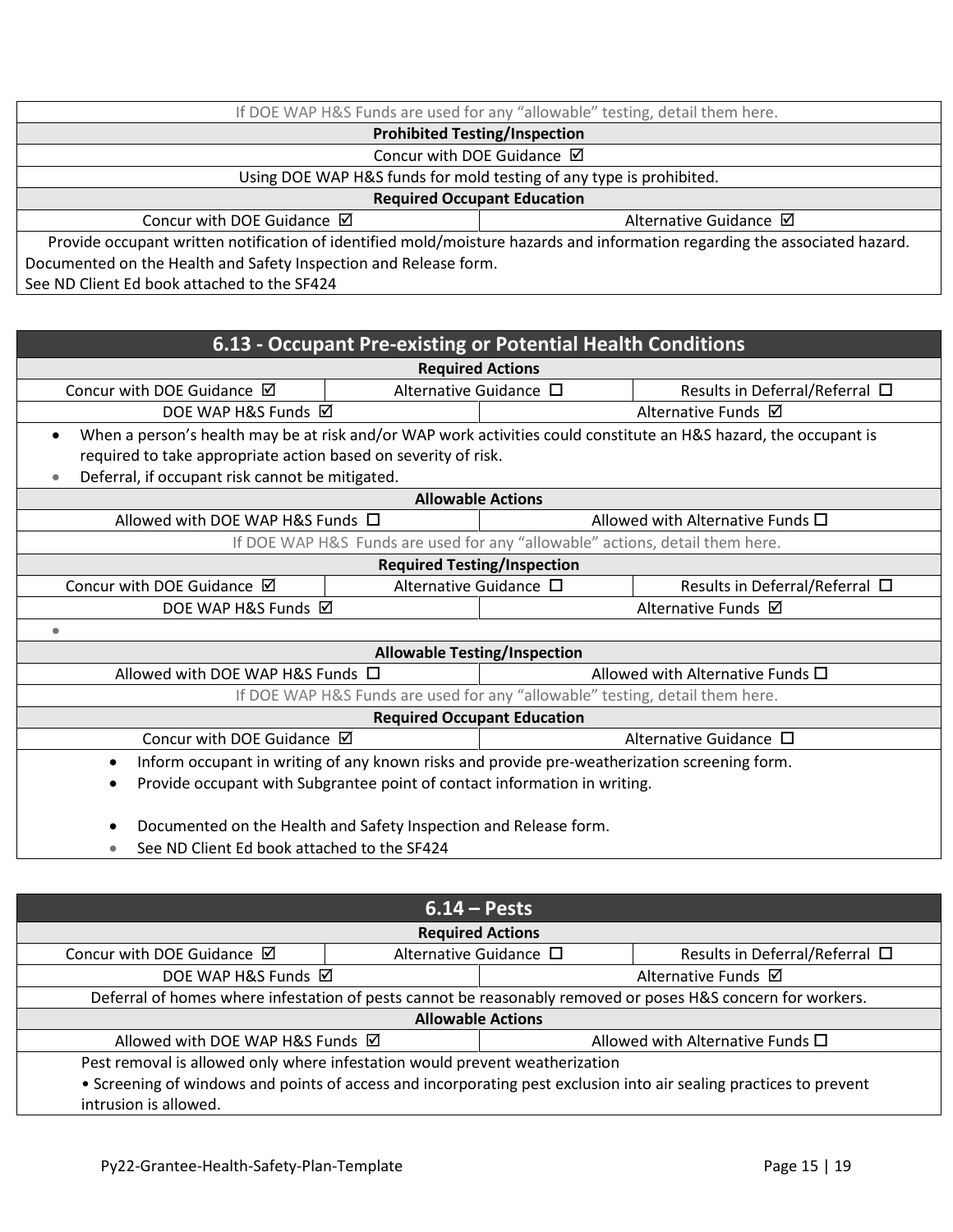| <b>Allowable Testing/Inspection</b>                                                                                             |                                          |  |  |  |
|---------------------------------------------------------------------------------------------------------------------------------|------------------------------------------|--|--|--|
| Allowed with DOE WAP H&S Funds □                                                                                                | Allowed with Alternative Funds $\square$ |  |  |  |
| If DOE WAP H&S Funds are used for any "allowable" testing, detail them here.                                                    |                                          |  |  |  |
| <b>Required Occupant Education</b>                                                                                              |                                          |  |  |  |
| Concur with DOE Guidance $\boxtimes$<br>Alternative Guidance Ø                                                                  |                                          |  |  |  |
| Inform occupant in writing of observed conditions and associated risks.                                                         |                                          |  |  |  |
| Pest removal is allowed only where infestation would prevent weatherization.                                                    |                                          |  |  |  |
| • Screening of windows and points of access and incorporating pest exclusion into air sealing practices to prevent intrusion is |                                          |  |  |  |

allowed.

| $6.15 - Radon$                                                                                                        |                                                                                |                          |                                     |  |
|-----------------------------------------------------------------------------------------------------------------------|--------------------------------------------------------------------------------|--------------------------|-------------------------------------|--|
| <b>Required Actions</b>                                                                                               |                                                                                |                          |                                     |  |
| Concur with DOE Guidance Ø                                                                                            | Alternative Guidance $\Box$                                                    |                          | Results in Deferral/Referral $\Box$ |  |
| DOE WAP H&S Funds ⊠                                                                                                   |                                                                                |                          | Alternative Funds Ø                 |  |
| Cover exposed dirt floors within the pressure/thermal boundary with a sealed soil gas retarder                        |                                                                                |                          |                                     |  |
| Cover sump well/pits with airtight covers                                                                             |                                                                                |                          |                                     |  |
| Implement ventilation as required by ASHRAE 62.2-2016                                                                 |                                                                                |                          |                                     |  |
|                                                                                                                       |                                                                                | <b>Allowable Actions</b> |                                     |  |
|                                                                                                                       | Allowed with DOE WAP H&S Funds ⊠<br>Allowed with Alternative Funds $\boxtimes$ |                          |                                     |  |
| Sealing any observed floor and/or foundation penetrations, isolating the basement from the conditioned space, and     |                                                                                |                          |                                     |  |
| ensuring crawl space venting is installed.                                                                            |                                                                                |                          |                                     |  |
| <b>Prohibited Actions</b>                                                                                             |                                                                                |                          |                                     |  |
| Concur with DOE Guidance Ø                                                                                            |                                                                                |                          |                                     |  |
| Using DOE WAP H&S funds for radon mitigation is prohibited.                                                           |                                                                                |                          |                                     |  |
| <b>Allowable Testing/Inspection</b>                                                                                   |                                                                                |                          |                                     |  |
| Allowed with DOE WAP H&S Funds □<br>Allowed with Alternative Funds $\square$                                          |                                                                                |                          |                                     |  |
| Testing is not allowed but Sub-grantees may direct clients to the State Health Department which has testing available |                                                                                |                          |                                     |  |
| <b>Required Occupant Education</b>                                                                                    |                                                                                |                          |                                     |  |
|                                                                                                                       | Concur with DOE Guidance $\Box$<br>Alternative Guidance Ø                      |                          |                                     |  |
| Provide all occupants EPA's A Citizen's Guide to Radon and inform them of radon related risks.                        |                                                                                |                          |                                     |  |
| Occupants must sign an informed consent form prior to receiving weatherization services.                              |                                                                                |                          |                                     |  |

| 6.16 – Safety Devices: Smoke and Carbon Monoxide Alarms, Fire Extinguishers                                               |                        |  |                                                                                                                              |  |  |
|---------------------------------------------------------------------------------------------------------------------------|------------------------|--|------------------------------------------------------------------------------------------------------------------------------|--|--|
| <b>Required Actions</b>                                                                                                   |                        |  |                                                                                                                              |  |  |
| Concur with DOE Guidance $\boxtimes$                                                                                      | Alternative Guidance □ |  | Results in Deferral/Referral $\Box$                                                                                          |  |  |
| DOE WAP H&S Funds $\boxtimes$                                                                                             |                        |  | Alternative Funds ⊠                                                                                                          |  |  |
|                                                                                                                           |                        |  | Install CO and Smoke alarms in every home where alarms are not present or are inoperable in compliance with ASHRAE 62.2-2016 |  |  |
| which references NFPA 720 (note: NFPA 720 has been incorporated into NFPA 72).                                            |                        |  |                                                                                                                              |  |  |
| <b>Allowable Actions</b>                                                                                                  |                        |  |                                                                                                                              |  |  |
| Allowed with DOE WAP H&S Funds ⊠<br>Allowed with Alternative Funds Ø                                                      |                        |  |                                                                                                                              |  |  |
| Fire Extinguishers: Where solid fuel burning equipment is present, fire extinguishers may be provided as an allowable H&S |                        |  |                                                                                                                              |  |  |
| measure.                                                                                                                  |                        |  |                                                                                                                              |  |  |
| <b>Prohibited Actions</b>                                                                                                 |                        |  |                                                                                                                              |  |  |
| Concur with DOE Guidance $\boxtimes$                                                                                      |                        |  |                                                                                                                              |  |  |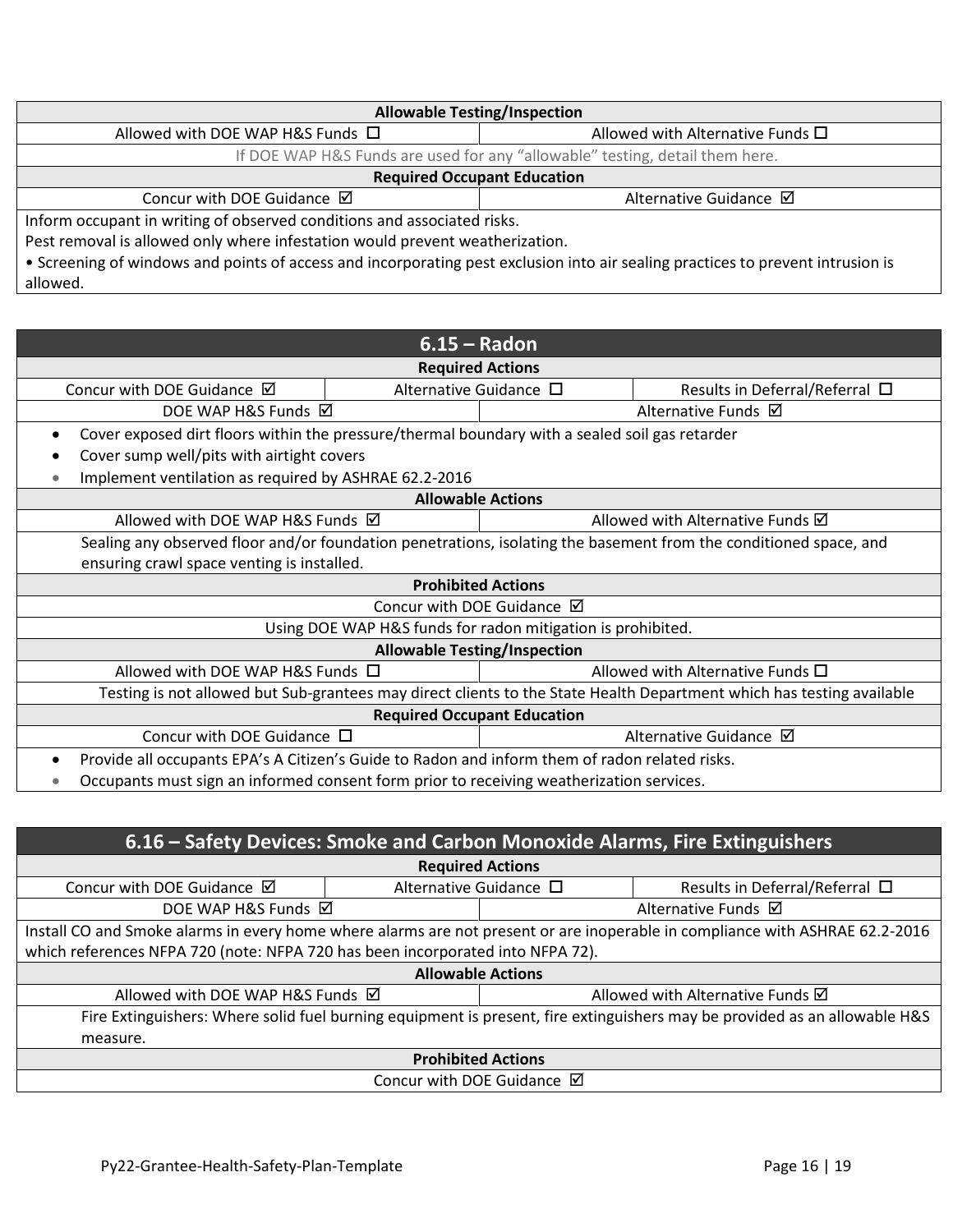| Using DOE WAP H&S funds for replacement of functional smoke or CO alarms that are not beyond the manufacturer's stated         |  |                                    |                                     |  |
|--------------------------------------------------------------------------------------------------------------------------------|--|------------------------------------|-------------------------------------|--|
|                                                                                                                                |  | lifetime is prohibited.            |                                     |  |
|                                                                                                                                |  | <b>Required Testing/Inspection</b> |                                     |  |
| Concur with DOE Guidance $\Box$                                                                                                |  | Alternative Guidance Ø             | Results in Deferral/Referral $\Box$ |  |
| DOE WAP H&S Funds $\Box$<br>Alternative Funds $\square$                                                                        |  |                                    |                                     |  |
| Verify operation and age of installed alarms.                                                                                  |  |                                    |                                     |  |
| <b>Allowable Testing/Inspection</b>                                                                                            |  |                                    |                                     |  |
| Allowed with DOE WAP H&S Funds $\Box$<br>Allowed with Alternative Funds $\Box$                                                 |  |                                    |                                     |  |
| If DOE WAP H&S Funds are used for any "allowable" testing, detail them here.                                                   |  |                                    |                                     |  |
| <b>Required Occupant Education</b>                                                                                             |  |                                    |                                     |  |
| Concur with DOE Guidance $\boxtimes$<br>Alternative Guidance Ø                                                                 |  |                                    |                                     |  |
| Provide occupant with verbal and written information on use of newly installed devices and the potential risks of not properly |  |                                    |                                     |  |
| maintaining these devices.                                                                                                     |  |                                    |                                     |  |

| 6.17 - Ventilation and Indoor Air Quality                                                                                           |                                                                               |                                                          |                                     |  |
|-------------------------------------------------------------------------------------------------------------------------------------|-------------------------------------------------------------------------------|----------------------------------------------------------|-------------------------------------|--|
| <b>Required Actions</b>                                                                                                             |                                                                               |                                                          |                                     |  |
| Concur with DOE Guidance Ø                                                                                                          |                                                                               | Alternative Guidance □                                   | Results in Deferral/Referral $\Box$ |  |
| DOE WAP H&S Funds D                                                                                                                 |                                                                               |                                                          | Alternative Funds Ø                 |  |
| Install ventilation as required by ASHRAE 62.2 - 2016. If occupant refuses ventilation as required by ASHRAE 62.2, the home must    |                                                                               |                                                          |                                     |  |
| be deferred.                                                                                                                        |                                                                               |                                                          |                                     |  |
| We have been given a variance on section 6.5.2 to use our duct leakage standards. We also have been given an exception to           |                                                                               |                                                          |                                     |  |
| section 6.4 to use our Worst Case Spillage Test in place of the requirements of this section. We will meet section 6.1 and 6.1.1 by |                                                                               |                                                          |                                     |  |
| using blower door guided air sealing and infrared cameras. We will notify DOE of any adoptions of addendums to the Standard.        |                                                                               |                                                          |                                     |  |
|                                                                                                                                     |                                                                               | <b>Allowable Actions</b>                                 |                                     |  |
|                                                                                                                                     | Allowed with DOE WAP H&S Funds □<br>Allowed with Alternative Funds $\square$  |                                                          |                                     |  |
|                                                                                                                                     | If DOE WAP H&S Funds are used for any "allowable" actions, detail them here.  |                                                          |                                     |  |
|                                                                                                                                     |                                                                               | <b>Required Testing/Inspection</b>                       |                                     |  |
| Concur with DOE Guidance $\boxtimes$                                                                                                |                                                                               | Alternative Guidance □<br>Results in Deferral/Referral □ |                                     |  |
| DOE WAP H&S Funds ⊠                                                                                                                 |                                                                               | Alternative Funds Ø                                      |                                     |  |
| $\bullet$                                                                                                                           | ASHRAE 62.2 evaluation to determine required post-weatherization ventilation. |                                                          |                                     |  |
| Measure fan flow of existing fans and of installed equipment to verify performance.<br>۰                                            |                                                                               |                                                          |                                     |  |
| <b>Allowable Testing/Inspection</b>                                                                                                 |                                                                               |                                                          |                                     |  |
| Allowed with DOE WAP H&S Funds □                                                                                                    |                                                                               | Allowed with Alternative Funds □                         |                                     |  |
| If DOE WAP H&S Funds are used for any "allowable" testing, detail them here.                                                        |                                                                               |                                                          |                                     |  |
| <b>Required Occupant Education</b>                                                                                                  |                                                                               |                                                          |                                     |  |
| Concur with DOE Guidance Ø<br>Alternative Guidance Ø                                                                                |                                                                               |                                                          |                                     |  |
| Provide occupant with information on function, use, and maintenance (including location of service switch and cleaning<br>$\bullet$ |                                                                               |                                                          |                                     |  |
| instructions) of ventilation system and components.                                                                                 |                                                                               |                                                          |                                     |  |
| Brough accurant with coupment manuals for installed equipment                                                                       |                                                                               |                                                          |                                     |  |

- Provide occupant with equipment manuals for installed equipment.
- Include disclaimer that ASHRAE 62.2 does not account for high polluting sources or guarantee indoor air quality.

| 6.18 – Water Heaters                                                                     |  |  |  |  |
|------------------------------------------------------------------------------------------|--|--|--|--|
| (see Combustion Appliances for combustion related requirements)                          |  |  |  |  |
| <b>Allowable Actions</b>                                                                 |  |  |  |  |
| Allowed with DOE WAP H&S Funds $\boxtimes$<br>Allowed with Alternative Funds $\boxtimes$ |  |  |  |  |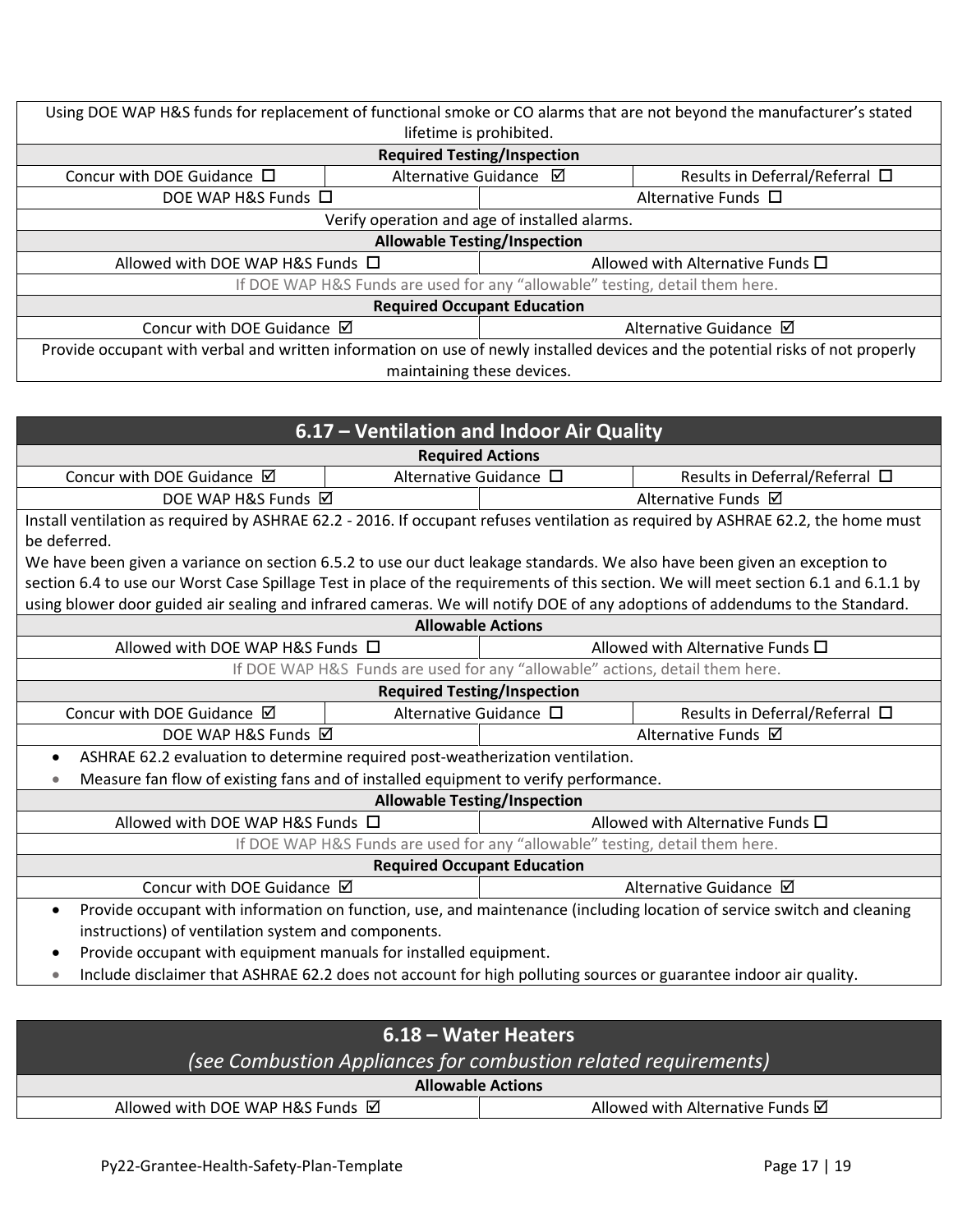| Repair and replacement is allowed. BPI 1200 Standard action levels apply.                   |                                                                                       |  |  |  |  |
|---------------------------------------------------------------------------------------------|---------------------------------------------------------------------------------------|--|--|--|--|
| <b>Required Testing/Inspection</b>                                                          |                                                                                       |  |  |  |  |
| Concur with DOE Guidance $\boxtimes$                                                        | Results in Deferral/Referral $\Box$<br>Alternative Guidance $\Box$                    |  |  |  |  |
| DOE WAP H&S Funds $\boxtimes$                                                               | Alternative Funds $\boxtimes$                                                         |  |  |  |  |
| Visual inspection of all water heaters and related piping for safety and leaks<br>$\bullet$ |                                                                                       |  |  |  |  |
| ۰                                                                                           | See Combustion Appliances section for related combustion safety testing requirements. |  |  |  |  |
| <b>Allowable Testing/Inspection</b>                                                         |                                                                                       |  |  |  |  |
| Allowed with DOE WAP H&S Funds ⊠<br>Allowed with Alternative Funds $\boxtimes$              |                                                                                       |  |  |  |  |
| Diagnostic testing is allowed.                                                              |                                                                                       |  |  |  |  |
| <b>Required Occupant Education</b>                                                          |                                                                                       |  |  |  |  |
| Concur with DOE Guidance $\boxtimes$<br>Alternative Guidance Ø                              |                                                                                       |  |  |  |  |
| Appropriate use and maintenance of units.                                                   |                                                                                       |  |  |  |  |
| Provide all paperwork and manuals for any installed equipment.<br>$\bullet$                 |                                                                                       |  |  |  |  |

• Where combustion equipment is present, provide combustion safety and hazards information including how to recognize depressurization, dangers of CO poisoning, and fire risks associated with combustion appliance use.

| 6.19 – Worker Safety                                                                                 |                                                                                   |                                                                                         |                                     |  |
|------------------------------------------------------------------------------------------------------|-----------------------------------------------------------------------------------|-----------------------------------------------------------------------------------------|-------------------------------------|--|
|                                                                                                      |                                                                                   | <b>Required Actions</b>                                                                 |                                     |  |
| Concur with DOE Guidance $\boxtimes$                                                                 |                                                                                   | Alternative Guidance $\Box$                                                             | Results in Deferral/Referral $\Box$ |  |
| DOE WAP H&S Funds ⊠                                                                                  |                                                                                   |                                                                                         | Alternative Funds $\boxtimes$       |  |
|                                                                                                      |                                                                                   | Adherence to all federal, state, and local worker safety regulations (e.g., OSHA, EPA). |                                     |  |
|                                                                                                      |                                                                                   | <b>Allowable Actions</b>                                                                |                                     |  |
|                                                                                                      | Allowed with DOE WAP H&S Funds $\Box$<br>Allowed with Alternative Funds $\square$ |                                                                                         |                                     |  |
|                                                                                                      |                                                                                   | If DOE WAP H&S Funds are used for any "allowable" actions, detail them here.            |                                     |  |
| <b>Prohibited Actions</b>                                                                            |                                                                                   |                                                                                         |                                     |  |
| Concur with DOE Guidance $\boxtimes$                                                                 |                                                                                   |                                                                                         |                                     |  |
| Using DOE WAP H&S funds for <i>major</i> repairs as defined by the Grantee's H&S Plan is prohibited. |                                                                                   |                                                                                         |                                     |  |
| Define "major" repairs                                                                               |                                                                                   |                                                                                         |                                     |  |
| The cost must not go above the H&S average per home without state approval.                          |                                                                                   |                                                                                         |                                     |  |
| <b>Allowable Testing</b>                                                                             |                                                                                   |                                                                                         |                                     |  |
| Allowed with DOE WAP H&S Funds □<br>Allowed with Alternative Funds $\square$                         |                                                                                   |                                                                                         |                                     |  |
| If DOE WAP H&S Funds are used for any "allowable" testing, detail them here.                         |                                                                                   |                                                                                         |                                     |  |